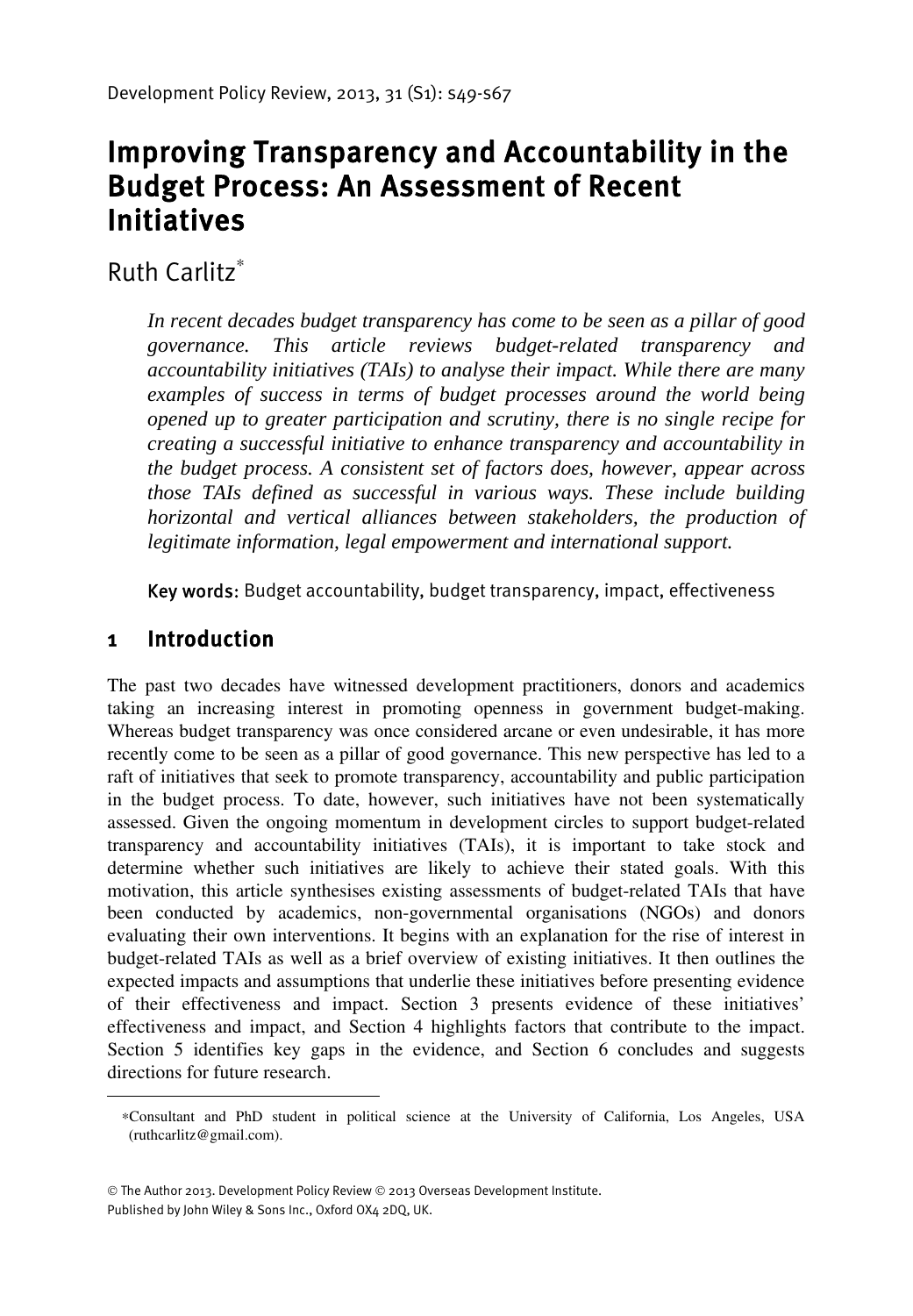#### 1.1 Rise of interest in budget-related TAIs

The trend towards greater openness in public budget processes has resulted from the confluence of several factors. These include pressures from 'above', reflecting increased interest in transparency by international financial institutions, as well as from 'below', as the number of civil-society 'budget groups' has mushroomed since the early 1990s. The best-known civil-society actor to promote engagement with government budgets is the International Budget Partnership (IBP). Formed in 1997 within the Center on Budget and Policy Priorities, a Washington-based tax and budget-policy advocacy organisation, the IBP collaborates with civil-society groups around the world to undertake budget analysis and advocacy in order to improve governance and reduce poverty. The range of actors involved in civil-society budget work has grown from a few groups in a handful of countries in the late 1990s to hundreds of organisations in over 100 countries actively involved in government budget processes today.<sup>1</sup>

Civil-society interest in publicising and analysing government budgets parallels the spread of fiscal transparency norms more broadly. Philipps and Stewart (2009) argue that the emergence of such norms is linked to two broader developments: a 'neoliberal' turn in economic policy in the 1990s, emphasising fiscal discipline, and a renewed focus on reforms that promote good governance. They posit that the link to fiscal discipline helps to explain why international financial institutions such as the International Monetary Fund have taken up the mantle of transparency. Following the Asian financial crisis, the IMF formalised its guidance on fiscal transparency by releasing its *Code of Good Practices on Fiscal Transparency* in April 1998. It has subsequently published revised versions in 2001 and 2007, along with a manual to assist governments with practical implementation. The Code exerts normative pressure on policy-makers via the IMF's fiscal Reports on the Observance of Standards and Codes (ROSCs). While fiscal ROSCs are voluntary, developing countries have an incentive to participate, since credit-rating agencies and private analysts use ROSCs to gauge investment risk. In addition, budget transparency has been adopted as an important principle by a number of other influential actors, including the World Bank, financial regulators, private-sector investment analysts, the Organisation for Economic Co-operation and Development, foreign aid donors and international NGOs.

The international development community's interest in improving transparency and accountability in the budget process also reflects broader commitments to good governance and anti-corruption reforms. Such reforms have attempted to enourage greater transparency of government decision-making across the board, in part through the creation and encouragement of civil-society watchdogs (Persson et al., 2010: 7). Concerns about aid effectiveness – or more generally, about the (in)effectiveness of government spending – may also play an important role. A number of studies have shown that government expenditures are not having the desired effect on health and education outcomes (Gupta et al., 2002; Filmer and Pritchett, 1999; Castro-Leal et al., 2000; Canagarajah and Ye, 2001). This has led to important reflection on the part of donor agencies and private foundations as to how to make foreign aid more effective. Improving accountability in the budget process may be one avenue whereby donors can be assured that their money will not be wasted.

<sup>1.</sup> For more information on the IBP, see www.internationalbudget.org

<sup>©</sup> The Author 2013. Development Policy Review © 2013 Overseas Development Institute. Development Policy Review 31 (S1)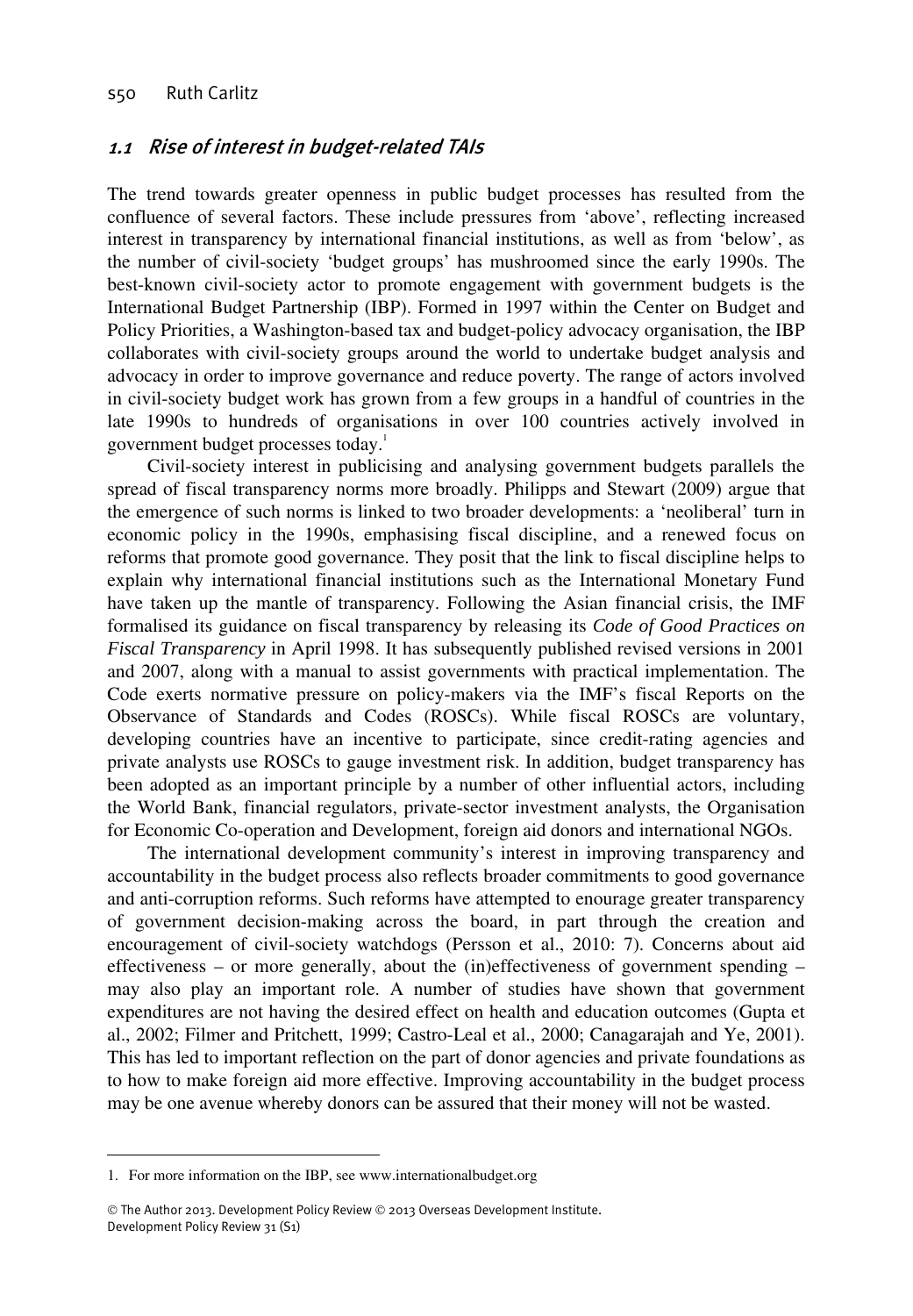Finally, we can attribute increased interest in open budgets to political momentum around participatory budgeting, with its origins in Porto Alegre, Brazil (Robinson, 2006a). Participatory budgeting fits in with a broader range of initiatives that aim to strengthen citizens' participation in government accountability, or what Ackerman (2004) terms 'cogovernance'. This notion of inviting citizens to participate in the core activities of the state is at the heart of many of the TAIs discussed in this article and the others in this volume.

#### 1.2 Overview of main budget-related TAIs

Budget-related TAIs take a variety of forms and relate to various phases of the budget process, from the planning stages to budget execution to audit and *ex-post* oversight. This review primarily considers citizen-led initiatives and also examines some state-convened processes that rely heavily on citizen engagement. These latter initiatives are typically designed and implemented by national, regional or local governments. Relevant examples include establishing mechanisms for participatory budgeting, publishing citizens' guides to the budget and conducting Public Expenditure Tracking Surveys (PETS). Citizen-led initiatives typically emanate from civil-society organisations (CSOs) or social movements, and may operate in concert with the state (for example, publishing popular versions of government budget documents) or in confrontation (naming and shaming public officials found guilty of misallocating public funds).

Participatory budgeting (PB) in its various forms represents one of the most prominent state-led initiatives. Goldfrank (2006) defines PB as a process by which citizens, either as individuals or through civic associations, may voluntarily and regularly contribute to decision-making over at least part of a public budget through an annual series of scheduled meetings with government authorities. He notes that the PB literature typically presents it as an invention of the Partido dos Trabalhadores (PT, Workers' Party) in Porto Alegre, Brazil in 1989, though he cites earlier instances of PB initiatives in the 1970s and 1980s in other parts of Brazil, and also notes that the PT implemented PB in municipalities other than Porto Alegre. While one may dispute its origins, PB has without a doubt become a wide-reaching, global phenomenon. Depending on how strictly one defines it, PB has expanded from about 12 cities mostly in Brazil to between 250 and 2,500 locales in Latin America alone (Goldfrank, 2006). In addition, a number of European municipalities are implementing PB initiatives.<sup>2</sup> It is worth noting, however, that the majority of scholarly research on PB focuses on Brazil and Latin America.

In addition to PB, a number of smaller-scale initiatives have also encouraged greater public participation in determining budget priorities around the world. These include gender budgeting initiatives, children's budgets and other efforts by marginalised groups to develop 'alternative' budgets that highlight their priorities.<sup>3</sup> Decentralisation has also led to a range of opportunities for participation in local budget processes.<sup>4</sup>

<sup>2.</sup> See Sintomer et al. (2005) for a review of PB initiatives in Germany, Belgium, Finland, France, the UK, Italy, the Netherlands, Portugal, Spain and Poland. Participedia.net features case studies of PB initiatives in the UK and Germany.

<sup>3.</sup> For more information on gender budgets, see Budlender and Hewitt (2003). The Institute for Democracy in Africa (IDASA) in South Africa has also done a significant amount of work on children's budgets, and the organisation formerly included a Children's Budget Unit.

<sup>4.</sup> See Devas and Grant (2003) for a useful review of initiatives in Uganda and Kenya.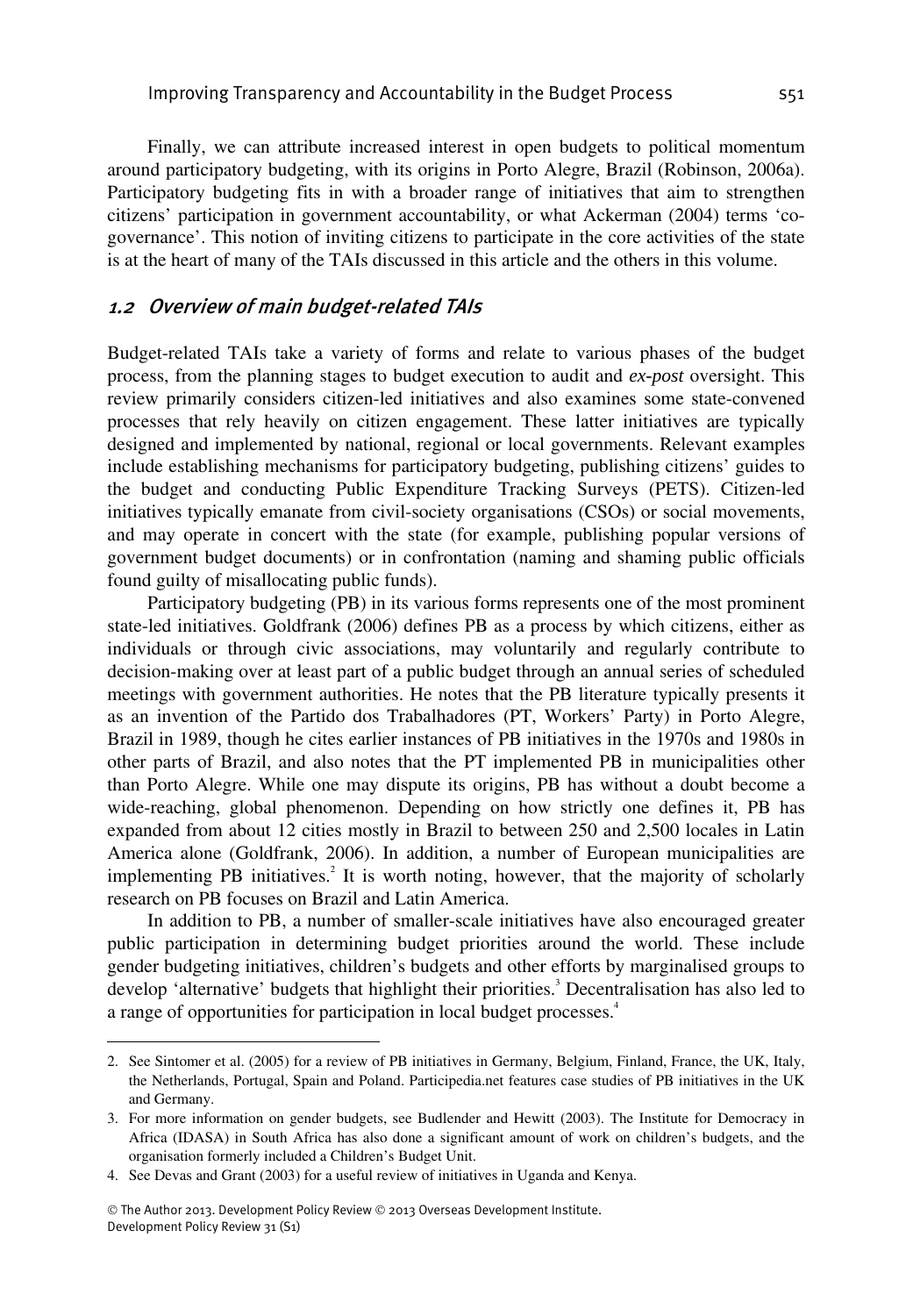$\overline{a}$ 

The past two decades have also seen tremendous growth in monitoring public expenditure by citizens or CSOs in order to promote the efficient delivery of stated government policies and priorities. Notably, such monitoring presupposes the availability of budget information. However, in many countries, budget information is not forthcoming, which has led fmany groups to advocate greater budget transparency as a first step. The IBP has been the most prominent civil-society actor working to promote budget transparency, particularly through its Open Budget Index (OBI). The OBI is based on the results of a survey, completed by civil-society researchers based in each of the surveyed countries, which focuses on the content, accessibility and timeliness of eight key budget documents.<sup>5</sup> OBI researchers have engaged in related budget demystification activities in their home countries, producing 'citizens' guides' to the budget, and other simplified popular versions of government budget documents. They have also used the OBI results to lobby for greater public availability of budget information. Once they obtain access to budget information, these groups have begun to analyse budget allocations and 'follow the money' in a variety of ways. Groups around the world have produced independent analyses of national, state and local budgets; some also engage in sector budget analysis.

Expenditure monitoring activities have taken a variety of forms. Perhaps the most prominent is the social audit scheme developed by the Indian social movement *Mazdoor Kisan Shakti Sangathan* (MKSS, Association for the Empowerment of Workers and Farmers). In an effort to stamp out corruption in the state of Rajasthan, the MKSS launched a participatory process through which citizens could monitor the implementation of government programmes in their communities. The social audit process culminates in dramatic but infrequent public hearings (Goetz and Jenkins, 2001) at which the relevant details of questionable public works are read aloud to a largely illiterate assembly. Individual local residents are invited to give relevant testimony, and local officials are invited to attend. The MKSS model has since been replicated in many other States of India and has contributed to a broader discourse on the right to information (RTI) in India and the enactment of RTI laws, first in Rajasthan and a number of other States in the country, and finally, nationwide (Sarangi, 2012:150).

The Concerned Citizens of Abra for Good Governance in the Philippines and Muslims for Human Rights in Kenya have also engaged in participatory audits, while groups in South Africa and Tanzania have monitored and publicised the results of official government audits. 6 Other groups, inspired by the success of a government-led PETS in Uganda, have conducted their own public expenditure tracking exercises.<sup>7</sup>

Citizens have also begun engaging with the revenue side of budgets. While there are fewer examples of TAIs in this area, and they tend to be concentrated in higher-income countries, existing initiatives show the promise of this type of work. For instance, statelevel groups in the United States have successfully pushed for progressive tax reforms and

<sup>5.</sup> The averages calculated from the responses to the survey questions form an index, which scores countries on a scale from 0 to 100. The first OBI was released in 2006 and covered 59 countries; it has subsequently been updated every two years and coverage has expanded. The 2010 OBI covered 94 countries. For more information see www.openbudgetindex.org.

<sup>6.</sup> See the website of the International Budget Partnership (IBP) for more information on these initiatives: www.internationalbudget.org

<sup>7.</sup> See Sundet (2008) for more background information on government- and civil-society-led PETS, as well as a detailed discussion of the Uganda experience.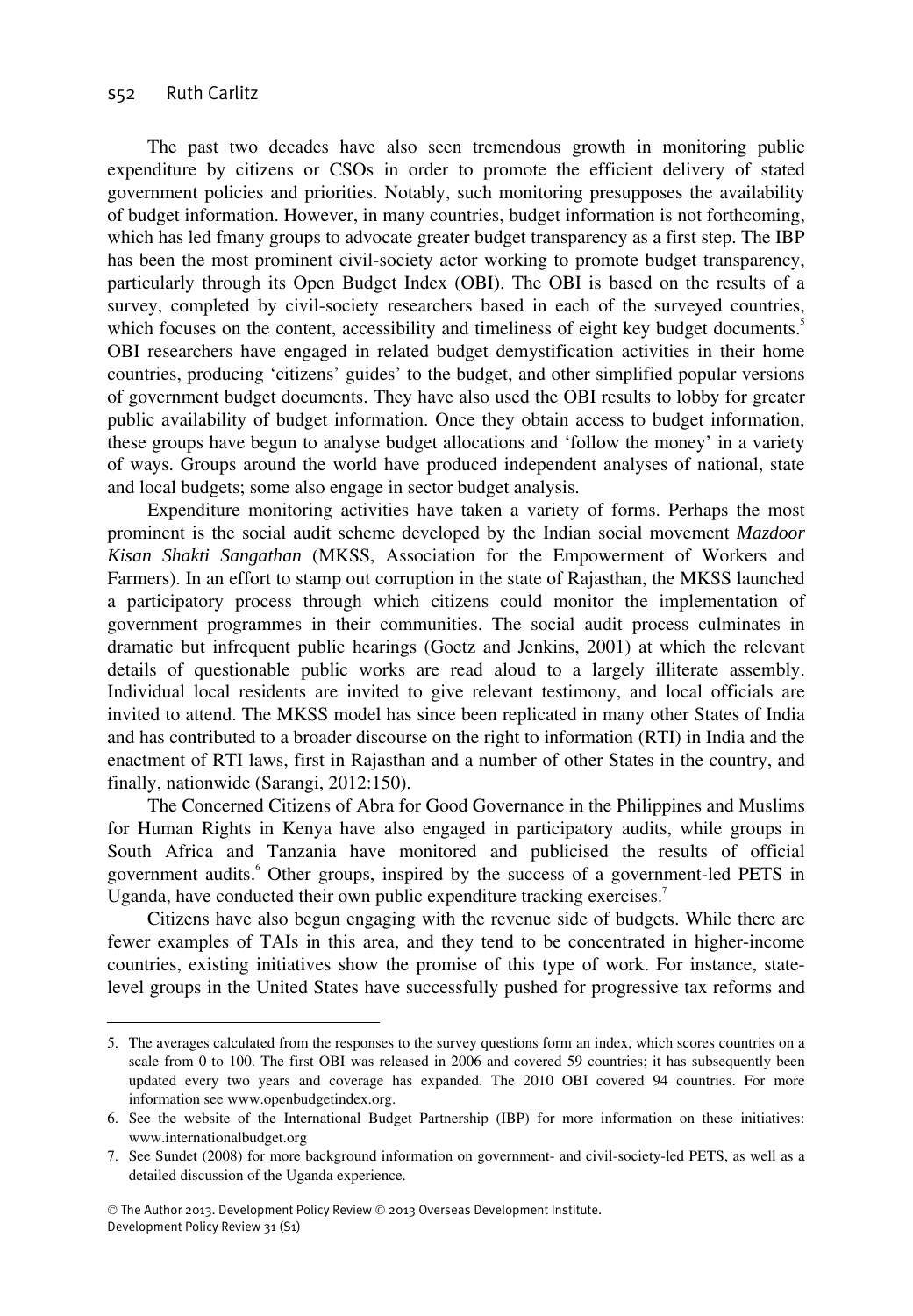adequate revenue levels. Groups in some lower- and middle-income countries have expanded public understanding of revenue issues and influenced government revenue policies. In Kenya, for instance, the National Taxpayers' Association, an initiative of the Centre for Governance and Development, is working to strengthen public understanding of existing tax burdens and of the connection between taxes and public spending (Prichard, 2010). International 'tax-justice' efforts have been launched to ensure that multinational corporations pay their fair share of revenues, and that information on these payments is made public.<sup>8</sup>

## 2 Expected impacts and assumptions

Assessments of budget-related TAIs involve multiple layers of impact. Namely, we can distinguish between the more immediate impact on budget processes, such as enhancing public access to information or participation and the consequential impact on various outcomes, from shorter-term changes in spending priorities to longer-term impacts on service delivery and well-being.

#### 2.1 Assumptions underlying budget-related TAIs

The majority of budget-related TAIs cannot be characterised by a single theory of change, though most tend to be motivated by the assumption that enhancing transparency and accountability in the budget process will lead to improved democratic and developmental outcomes. The link between transparency and accountability derives primarily from principal–agent theory, which grounds a host of political-agency models that consider the difficulties associated with citizens ('principals') delegating authority to elected officials (their 'agents').<sup>9</sup> In these models, incomplete information can lead to 'adverse selection' (electing incompetent officials) and 'moral hazard' (shirking by politicians). Budget transparency facilitates citizen monitoring of government, enabling better selection and more targeted punishment via electoral mechanisms. Hence, budget transparency and accountability can serve to empower citizens and strengthen democracy. Such democratic effects may spill over and make an impact on economic outcomes as well. As Islam notes (2003: 4): 'Even in non-democratic countries policymakers may feel bound to produce better economic policy because they are monitored more effectively and they care about their reputations'.

Enhancing budget transparency may also be a means of enhancing the *efficiency* of government spending. Foster et al. (2002) claim that in order for public expenditure to reduce poverty it needs to be linked with more effective public-expenditure management and appropriate incentives for government bureaucrats. They argue that transparency helps to keep government honest, and that wider publicity on the nature and extent of the problems faced by the poor will help to secure an increased focus on policies that benefit them.

 $\overline{a}$ 

<sup>8.</sup> For more details on these examples, see IBP (2006a: Ch. 6).

<sup>9.</sup> The baseline political-agency model and various extensions are well explicated in Besley (2007).

<sup>©</sup> The Author 2013. Development Policy Review © 2013 Overseas Development Institute. Development Policy Review 31 (S1)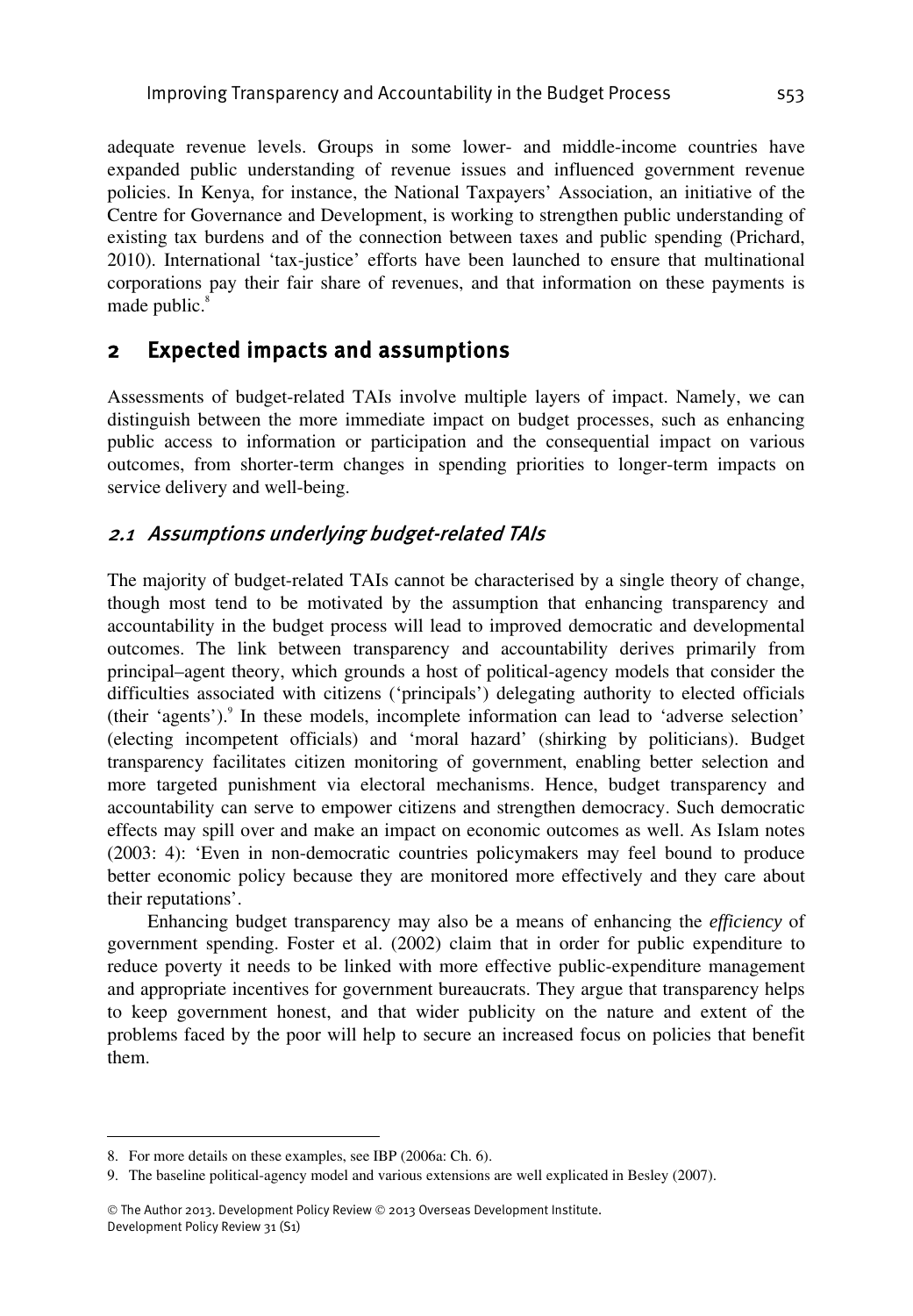#### 2.2 Limitations and caveats

The benefits of increased budget transparency are not automatic and may in some cases lead to negative outcomes. Persson et al. suggest that the principal–agent framework is inherently flawed since it presupposes the existence of 'principled principals' (2010: 3), willing and able to hold their governments to account. These authors highlight the collective-action problems in societies with high levels of corruption, noting that people will likely choose to act corruptly as long as they expect most other people to be corrupt (ibid.: 12). Kolstad and Wiig (2009) emphasise the insufficiency of transparency to realise the positive outcomes with which it has been associated. First of all, they argue that, in addition to access to information, people need the ability to process and act on it, as well as the incentives to do so. Given the low education levels in many countries where TAIs have been implemented, such capacities may be in short supply. Kolstad and Wiig also highlight the need for institutional capacity to realise the benefits of transparency, including mechanisms to punish corrupt public officials. Furthermore, they argue that the type of information provided matters. Highly aggregated information can equally well lead to collective-action problems.

Some scholars have even put forward arguments against transparency in the context of government budgets. For instance, Kolstad and Wiig (2009) note that transparency has the potential to reveal to unscrupulous actors how to best direct their bribes. (Persson et al. (2010) make a similar argument.) Prat (2005) presents a theoretical argument against transparency, which demonstrates how it can skew incentives. In the context of government budgets, for instance, fiscal transparency could create incentives for governments to falsify budget information. Indeed, budget credibility remains a significant challenge in many developing countries (Dabla-Norris et al., 2010; Gollwitzer, 2010). On the other hand, the act of making budget information public should facilitate greater accountability than would total opacity, by allowing the public to check the information against actual outcomes and demand accurate information or explanations. NGOs in India and Kenya have used precisely this approach to conduct social audits, as noted above.

Other scholars have highlighted the challenges associated with realising genuine public participation in the budget process. In the context of participatory budgeting initiatives, Heimans (2002) notes that CSOs can feel conflicted about the extent to which they engage with government. He distinguishes between incrementalist groups, which attempt to build sustainable relationships with the administrative apparatuses of government, and those which pursue more radical methods and thus may find themselves at odds with the government. De Sousa Santos (2005) also highlights the risk of co-optation. In addition, Heimans (2002) notes that CSOs engaged in PB do not always represent society at large. Making meaningful contributions to the budget process requires a certain amount of technical knowledge. De Sousa Santos explains how technical criteria constitute one of the limits of participation in the Brazilian context and are sometimes the object of debate and conflict themselves. Furthermore, Goldfrank stresses that PB is 'never a neutral political act but rather always a form of "competitive institution building"' (2006: 2) in that it necessarily challenges existing state structures and the status-quo power relations that they embody. This runs contrary to what many development agencies seem to suggest by presenting PB as part of a 'toolkit' for development.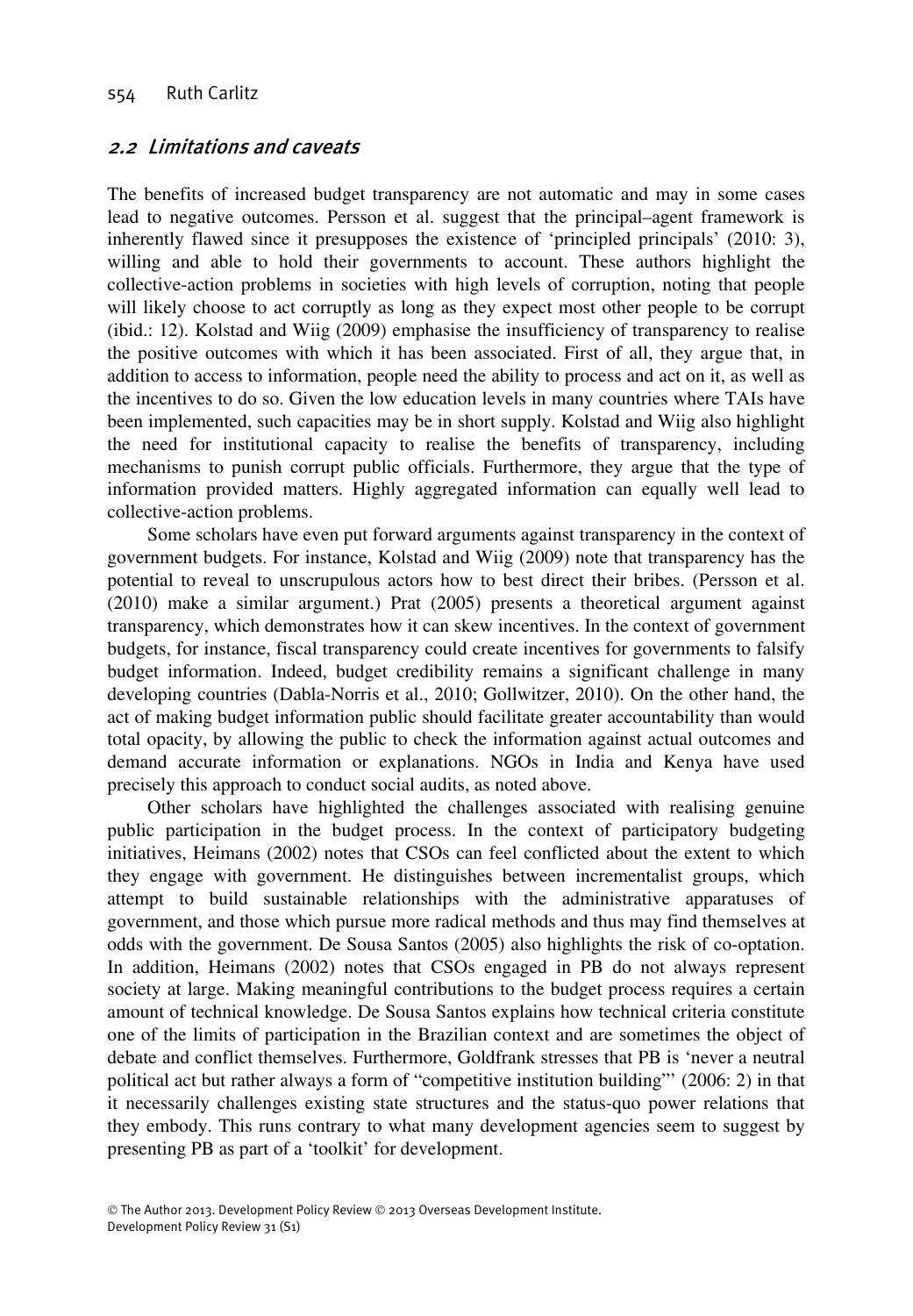Robinson (2006a) cautions that the potential impact of citizen-led initiatives is somewhat constrained, given that structural and procedural limitations built into the budget process may make it unrealistic to expect major changes in budget priorities. Advocacy efforts to revise budget allocations or introduce new budget lines are also likely to have limited traction outside electoral or budget cycles. Heimans (2002) also cites institutional and capacity constraints affecting governments, citizens and legislatures that can limit the scope for impact.

Olken (2007) highlights the limits of increasing monitoring to reduce corruption, noting that, in practice, the very individuals tasked with monitoring and enforcing punishments may themselves be corruptible. He also notes that monitoring public projects is a public good, which can lead to free-rider problems. That is, individuals lack the incentive to engage actively in monitoring themselves, knowing they can just 'free ride' on the monitoring efforts of others. However, such a scenario can lead to the under-provision of monitoring. Grassroots monitoring may also be prone to capture by local elites.

Academics have also voiced concern about the *efficiency* of enhanced participation and monitoring. For instance, Kaufman (cited in Ackerman, 2004: 458) argues, 'although some forms of inclusion, such as partnerships with NGOs, may enhance capacity, others, such as popular assemblies, may be a step backward in terms of the efficiency, effectiveness and even the accountability of state organisations.' This tension highlights the diverse change narratives underlying budget-related TAIs and their expected impacts on developmental and democratic outcomes. Whereas Kaufman may see popular assemblies as inefficient, others would argue that their very existence represents a success, by opening up a previously closed process to popular participation.

This tension also manifests itself in the aims and claims made for initiatives like social audits. Whereas some favour constant monitoring as a means of involving citizens in previously closed processes, others support monitoring from an instrumental perspective that can help to spur reforms to improve the functioning of government.

## 3 Evidence of effectiveness and impact

In order to assess the impact and effectiveness of budget-related TAIs, we ought to consider two principal strains of research. First, a number of academic studies have examined the consequences of budget transparency, documenting correlations between greater budget transparency and various governance and development outcomes. A related set of studies looks at the relationship between countries' tax systems and their quality of governance. Secondly, a range of case studies and donor-led reviews demonstrates more explicitly the impact and effectiveness of budget-related TAIs to date.

The academic studies documenting correlations help to frame the *potential* impact of initiatives that aim to boost budget transparency. However, such studies may mask a number of intervening or country-specific factors that are associated with both transparency and accountability (or other desirable outcomes). Furthermore, even if a causal relationship exists between transparency and accountability, the direction of causality is not immediately clear. In addition, these studies do not shed much light on the potential for budget transparency to enhance citizen participation or lead to other democratic outcomes.

There are a number of case studies that make a clearer attempt to isolate the impact of budget-related TAIs. The most useful studies synthesise the findings of comparable cases,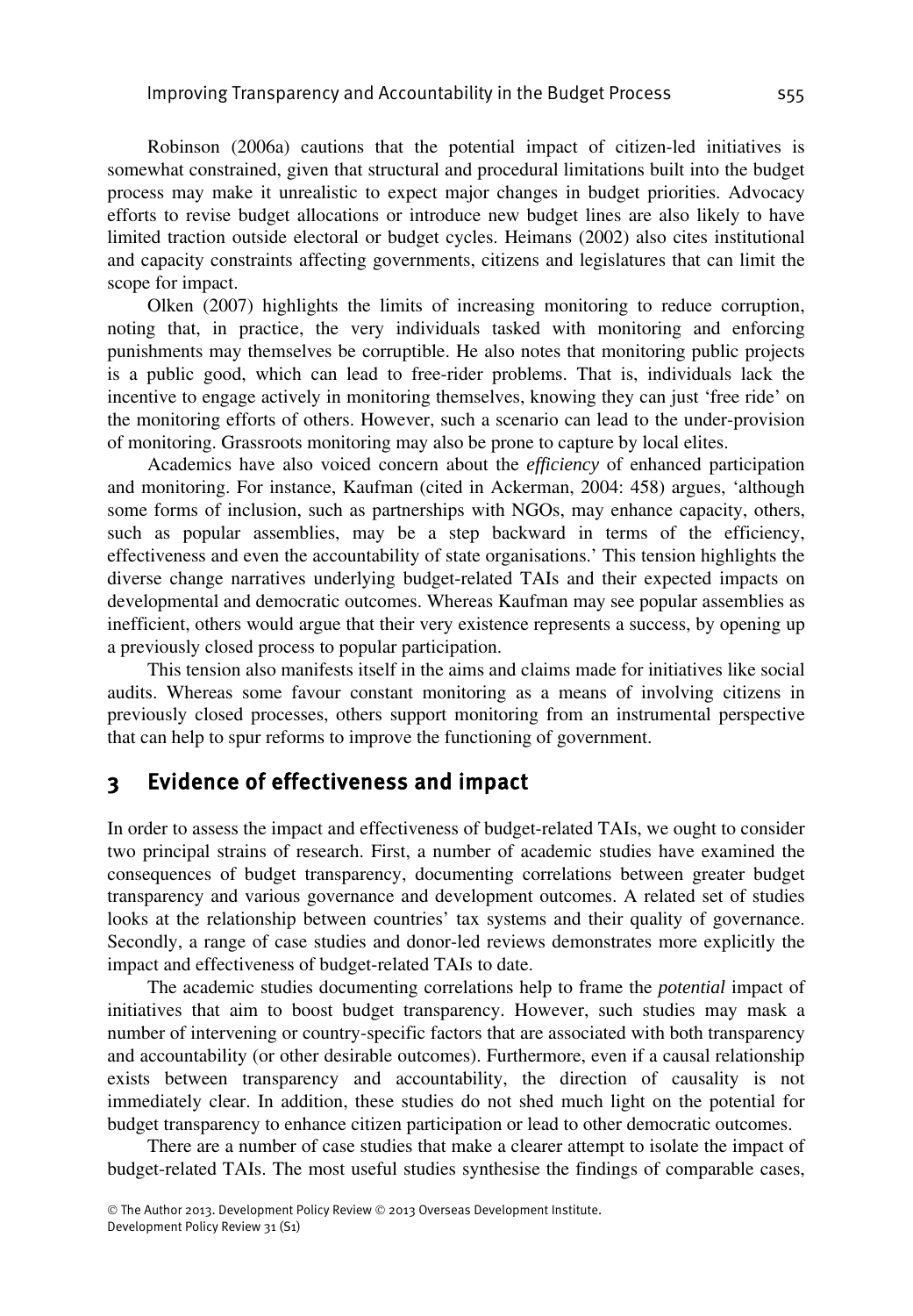in order to identify the most important factors for determining success and pinpoint common challenges.<sup>10</sup> Donor-led reviews of interventions expand the universe of cases studied, which allows for more general conclusions. However, there is a risk that evaluations published by donors or implementing organisations might exhibit a bias in the direction of positive impact. $\frac{11}{11}$ 

#### 3.1 Academic studies on the consequences of budget transparency

A growing body of research tests the notion that transparency facilitates accountability and leads to a host of developmental outcomes. Islam (2003) finds that countries with better information flows have better quality governance. Kaufmann and Bellver (2005) find that transparency is associated with better socio-economic and human development indicators, higher competitiveness and reduced corruption. They show that, for countries with the same level of income, a country with a more transparent environment tends to have more effective government agencies, particularly when it comes to providing public services. They also decompose their measure of transparency, and show that government effectiveness is influenced more by institutional transparency (which includes budget transparency) than by political transparency. Hameed (2005) analyses indices of fiscal transparency based on IMF fiscal ROSCs and shows, after controlling for other socioeconomic variables, that more transparent countries tend to have better credit ratings, better fiscal discipline and less corruption.<sup>12</sup> Significantly, the universe of countries he studies does not represent a random sample, since fiscal ROSCs are voluntary. Hameed (2010) analyses the OBI and finds that more transparent countries tend to have higher credit ratings and lower spreads. Glennerster and Shin (2008) find that countries experience statistically significant declines in borrowing costs when they choose to become more transparent. Finally, Benito and Bastida (2009) find evidence of a positive relationship between political turnout and transparency.

### 3.2 Case studies and donor-initiated reviews

1

*Impact of participatory budgeting*. The Porto Alegre PB process, and similarly structured PB initiatives, provide the greatest evidence of impact – both in terms of more immediate,

<sup>10.</sup> For instance, Robinson (2006a, b) employs a variety of methods to measure impact in his synthesis of six case studies of civil-society budget groups. Wampler (2007) is even more systematic in his comparison of eight cases to generate explanations for PB's origins, internal processes, and outcomes. He explicitly selects cases to allow for variation in political history, economic development and civil society.

<sup>11.</sup> The fact that successful initiatives have been examined in greater detail than unsuccessful ones can make it difficult to draw conclusions about the factors that lead to impact. This represents an instance of 'selection on the dependent variable'. This phenomenon occurs when researchers examine cases with similar outcomes (e.g. successful PB experiences) and then attempt to identify the common factors across various cases, which account for their success. However, if researchers fail to examine unsuccessful cases, they may risk identifying spurious factors – if indeed the same factors were present in the unsuccessful cases. Furthermore, any selection rule correlated with the dependent variable tends to attenuate estimates of causal effects on average.

<sup>12.</sup> The IMF fiscal ROSCs are narrative reports, but they are organised in a standard way such that Hameed creates a comparable scoring metric and defines four sub-indices of fiscal transparency: data assurances, medium-term budgeting, budget execution reporting, and fiscal risk disclosure. Hameed is careful not to make causal claims, and also notes the very partial nature of his data.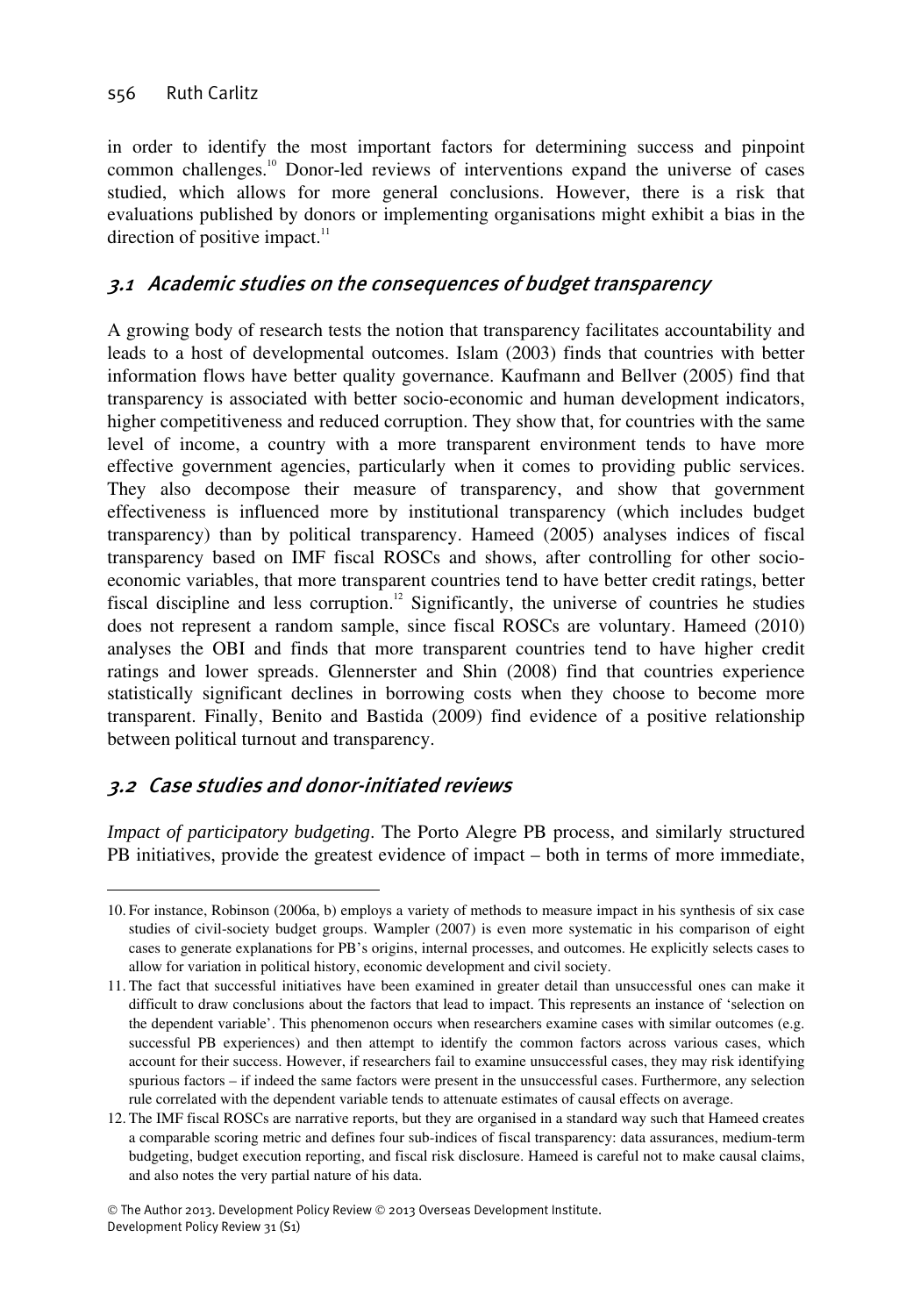process-related impacts and longer-term democratic and developmental outcomes. For example, de Sousa Santos (2005) documents how PB in Porto Alegre led to greater access to public sanitation, paved roads and expanded granting of land titles. Goldfrank (2006) reviews a number of studies that demonstrate evidence of PB's success in redirecting public resources towards poor neighbourhoods, extending service provision, democratising existing civic associations and spurring the creation of new ones, and increasing transparency and accountability, while reducing clientelism and enhancing democratic representation for the formerly excluded. However, he notes that PB by no means guarantees these outcomes, and that even well-regarded cases show some contradictory results.

Schneider and Goldfrank (2002) document successful scaling-up of PB initiatives from the municipal to the state level. They show that the PB process did not hurt efficiency of public spending, and may have even improved it. They also find evidence that PB contributes to effective planning, enhanced participation and redistribution.

Gender budgeting initiatives (GBIs) appear to have been less successful. As Goetz and Jenkins (2005) note, the parallel gender-aware budgets produced by most GBIs are typically supplied to parliamentarians too late during the budget cycle to have an impact on spending allocations. As such, most of these initiatives are, at best, efforts to improve the answerability of office-holders for gender equity. However, government responses to questions raised by gender budgets are rarely followed up. Furthermore, GBIs do not produce evidence that can be used for the enforcement dimension of accountability. Norton and Elson (2002) note that successful GBIs are often facets of a broader popular political movement or project.

*Impact of expenditure monitoring*. The Uganda PETS has by far the most documented evidence of the impact of initiatives to monitor expenditure. Once the initial survey findings became known, the Ugandan government responded forcefully, conducting a public information campaign and taking other measures to reduce leakages. These efforts proved successful, as a follow-up survey showed that leakages had been dramatically reduced from 74% to less than 20%. However, a more recent review of the Uganda PETS (Hubbard, 2007) suggests that a number of other elements, such as concurrent reforms, played a greater role than the PETS in accounting for the reduction in leakages.

Sundet (2008) further notes that the Uganda success is a special case. For instance, the impact of PETS in Tanzania has been much more limited. PETS conducted in 1999, 2001 and 2004 succeeded in revealing significant leakages and unnecessary complexities in the system of financial transfers. However, the government did not accept the findings or address the problems the PETS revealed. More broadly, Sundet notes that most PETS are not being conducted in participatory ways and do not typically provide a process or strategy by which the technical recommendations provided can be implemented or trigger a public debate, which tends to limit their impact.

A range of more targeted citizen-led expenditure-monitoring initiatives and social audits can boast greater success. In a number of cases, the discovery of specific missing funds has led to the recovery of funds and/or disciplinary action against officials found to be diverting funds. There is also evidence of formal co-operation between national authorities and citizens in audit processes, as well as legislative reform such as the enactment of Freedom of Information Acts in India and a Procurement Law in the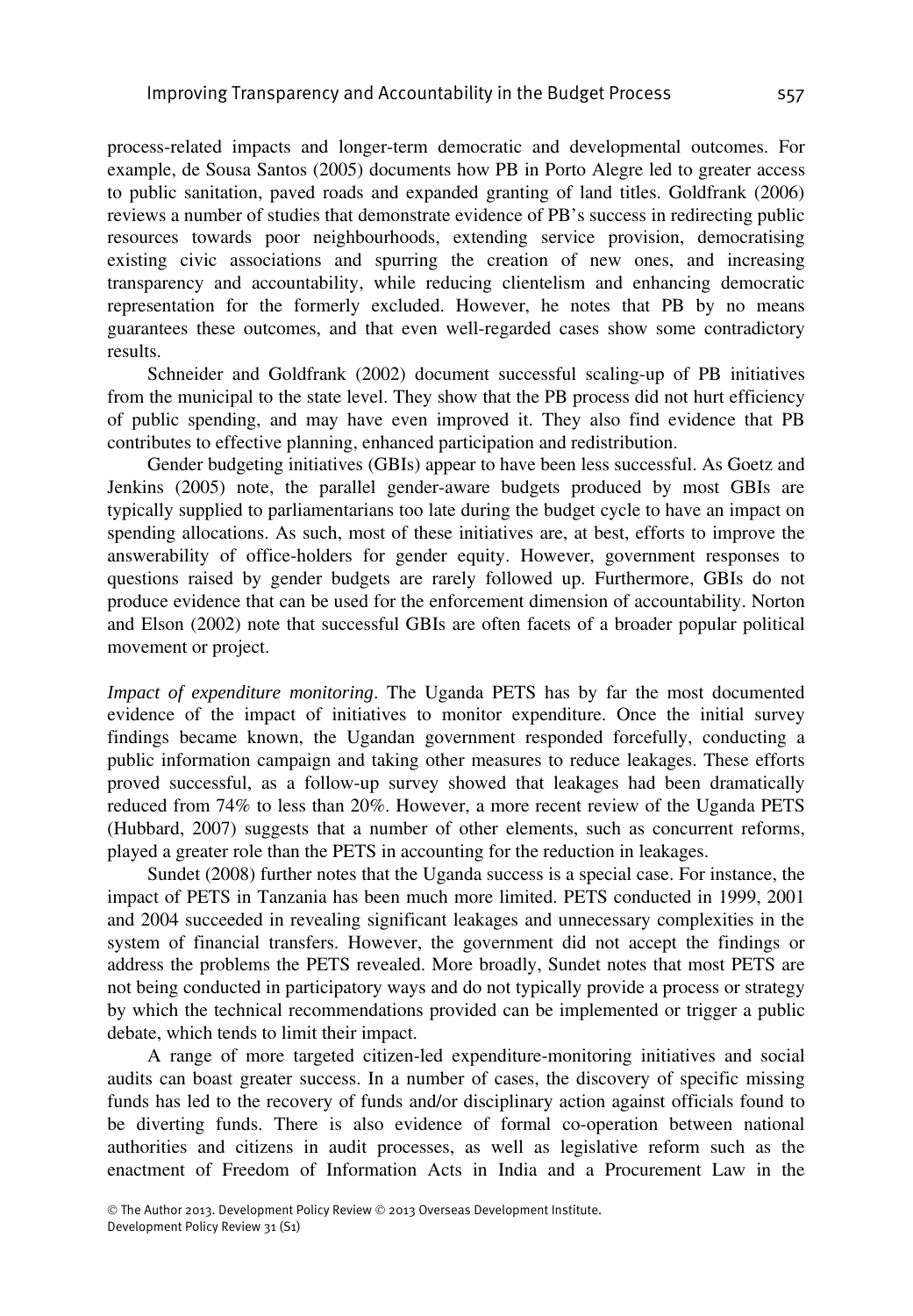Philippines. In one significant development, the government of the State of Andhra Pradesh has recognised the importance of social audits in curbing corruption in the implementation of National Rural Employment Guarantee Act programmes. It is collaborating with a number of civil-society groups to expand the use of the social-audit methodology (IBP, 2008).

*Impact on process vs. impact on outcomes*. In general, there are many more studies documenting immediate process-related impacts than effects on longer-term outcomes. These process-related impacts reflect the extent to which budget-related TAIs are often both a means to achieving developmental outcomes and an end in themselves, by opening up previously closed spaces to ordinary citizens. For instance, a 2005 DFID review of 87 initiatives that aimed to strengthen domestic accountability on public expenditure found only a small number of instances where changes have occurred in the incidence of corruption and in financial management as a result of DFID interventions (Bosworth, 2005). More frequently, intermediate changes are mentioned, for example, the generation of methodologies and experiences to inform national debate, improvements in the quality of participation, and the availability of information or levels of awareness.

Similarly, a 2008 review of DFID 'citizens' voice and accountability' (CV and A) initiatives suggests that their impact on development outcomes is neither direct nor obvious (Rocha Menocal and Sharma, 2008). The authors state that no evidence could be found of a direct contribution of CV and A interventions to poverty alleviation or the achievement of the Millennium Development Goals within the sample.

That said, there is a growing body of evidence that suggests the potential impact of budget-related TAIs on development outcomes. Robinson (2006a) finds that the most significant impacts achieved by independent budget groups lie in improving budget transparency and budget awareness. He also finds evidence that groups have enhanced budgetary resources for existing programmes and improved the efficiency of expenditure utilisation. Enhancing resources for development and ensuring that funds are spent well is clearly an important step towards achieving various development outcomes.

Some recent IBP case studies point to evidence of successful civil-society budget advocacy. For instance, the *Omar Asghar Khan Development Foundation* in Pakistan (IBP, 2010a) documented mismanagement of earthquake reconstruction funds and conducted a broad campaign that spurred improvement in the rate of reconstruction. The Foundation's campaign includes an element of co-governance: in addition to conducting analysis, outreach and advocacy, it made a strategic decision to become an executing agency for the Earthquake Reconstruction and Rehabilitation Authority (ERRA) in one union council – the lowest tier of local government – which gave it insights into the government's implementation policies, greatly benefiting decisions about the campaign's strategies and tactics. In South Africa, a range of CSOs' persistent campaigning has contributed to expanded eligibility for the Child Support Grant and a six-fold increase in the budget for this grant between 2001 and 2008 (IBP, 2010b).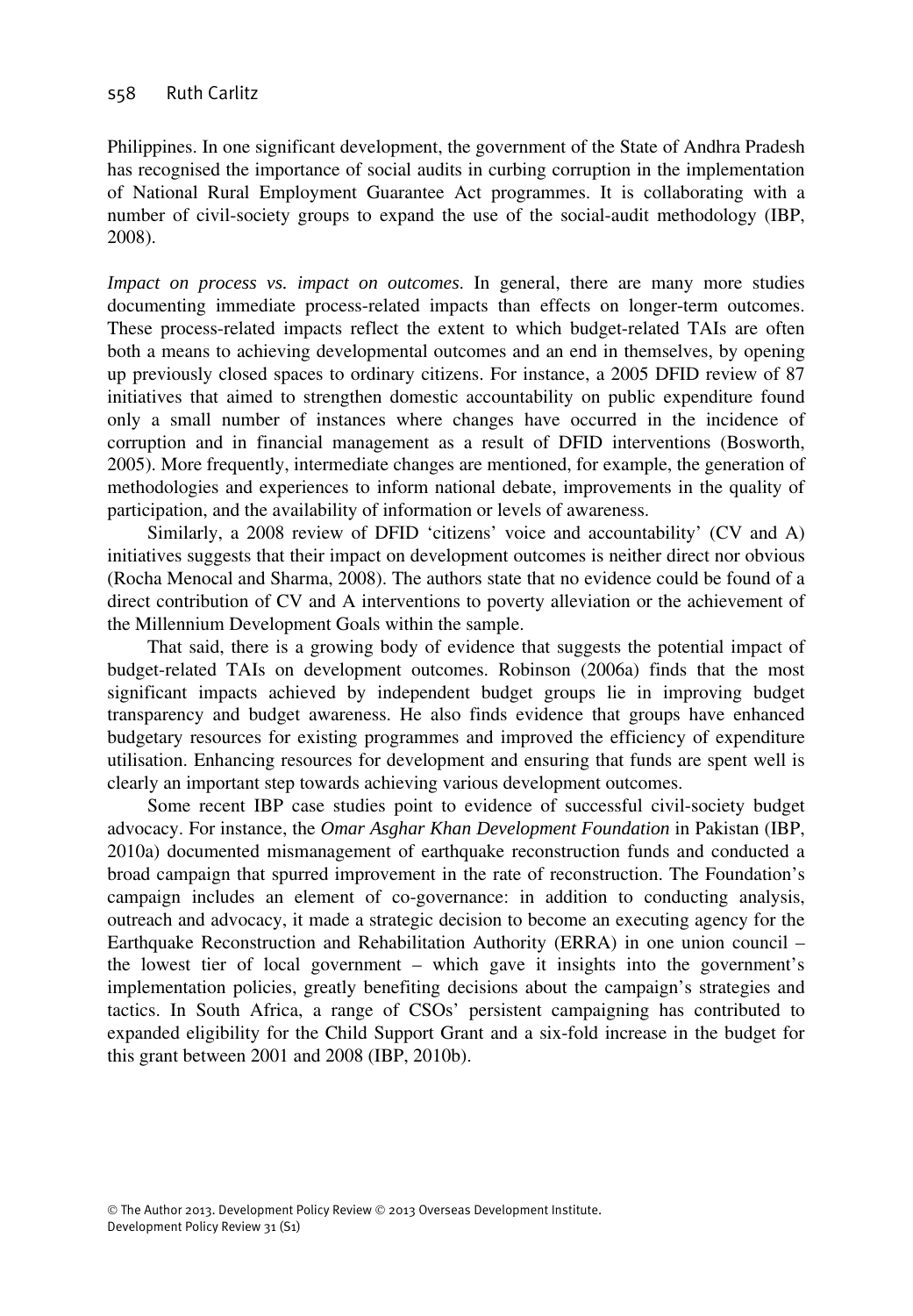## 4 Factors contributing to impact

This review finds no single recipe for creating a successful initiative to enhance transparency and accountability in the budget process. In part this speaks to a diverse understanding of 'success' in this context. As noted above, assessments of budget-related TAIs involve multiple layers of impact. In addition, measuring success depends on whether the focus is in terms of impact on developmental outcomes (via enhanced spending allocations and budgetary efficiency) or democratic outcomes (via increased participation in the budget process). Furthermore, it can be difficult to link a particular initiative to these broader outcomes. That said, a consistent set of factors appears across 'successful' initiatives, as measured in various ways.

The first factor that stands out is the importance of building alliances – whether horizontally, through civil-society coalitions, or vertically, through partnerships with government officials. Horizontal alliances can help groups stand up to governments that may be concerned about losing popular support. If advocacy groups can make the case that they represent a significant portion of society, governments are likely to take their demands more seriously. Furthermore, broad bases of support can help to mobilise resources and strengthen capacity. Civil-society capacity ensures that groups produce quality analysis and engage in a timely manner, which helps to establish their legitimacy. Robinson (2006a) cites legitimacy – stemming from quality analysis disseminated in a timely and effective manner – as a key factor accounting for successful civil-society budget analysis and advocacy.

Vertical alliances can help to build political will for governments to respond to TAIs and implement changes sought by citizens' groups. At the same time, the ease with which groups are able to build vertical alliances may depend on the stock ('supply side') of political will already in existence. Gaventa and McGee (2010) characterise the supply side in terms of 'political opportunities' and 'policy spaces' and identify the factors that allow such spaces to arise. In the developing-country context these include: a history of democratic opening, the existence of functioning state institutions and a history of civilsociety action. For instance, the MKSS's success might be traced to sympathetic governments as well as India's history of democratic institutions and social activism.13 In his review of TAIs in Latin America, Spink (2010) also cites historical and institutional factors that account for the way such initiatives have evolved and the type of impact they have had.

The most successful initiatives appear to represent the confluence of demand- and supply-side factors. For instance, the well-known Porto Alegre PB process was a combined product of community associations and the PT municipal administration. Heimans (2002) also notes it may be important that the government can implement PB without alienating middle-class or other key constituencies. He also suggests that legislatures must be open to PB and that successful implementation of PB may also correlate with a country's degree of economic development.

Groups can also work to build up the demand for more transparent and accountable budget processes (increasing the stock of 'principled principals') by disseminating their findings widely. For instance, a broad information-dissemination campaign also helped the

<sup>13.</sup> Drèze and Sen (2002) provide a detailed discussion of India's history of democratic institutions.

<sup>©</sup> The Author 2013. Development Policy Review © 2013 Overseas Development Institute. Development Policy Review 31 (S1)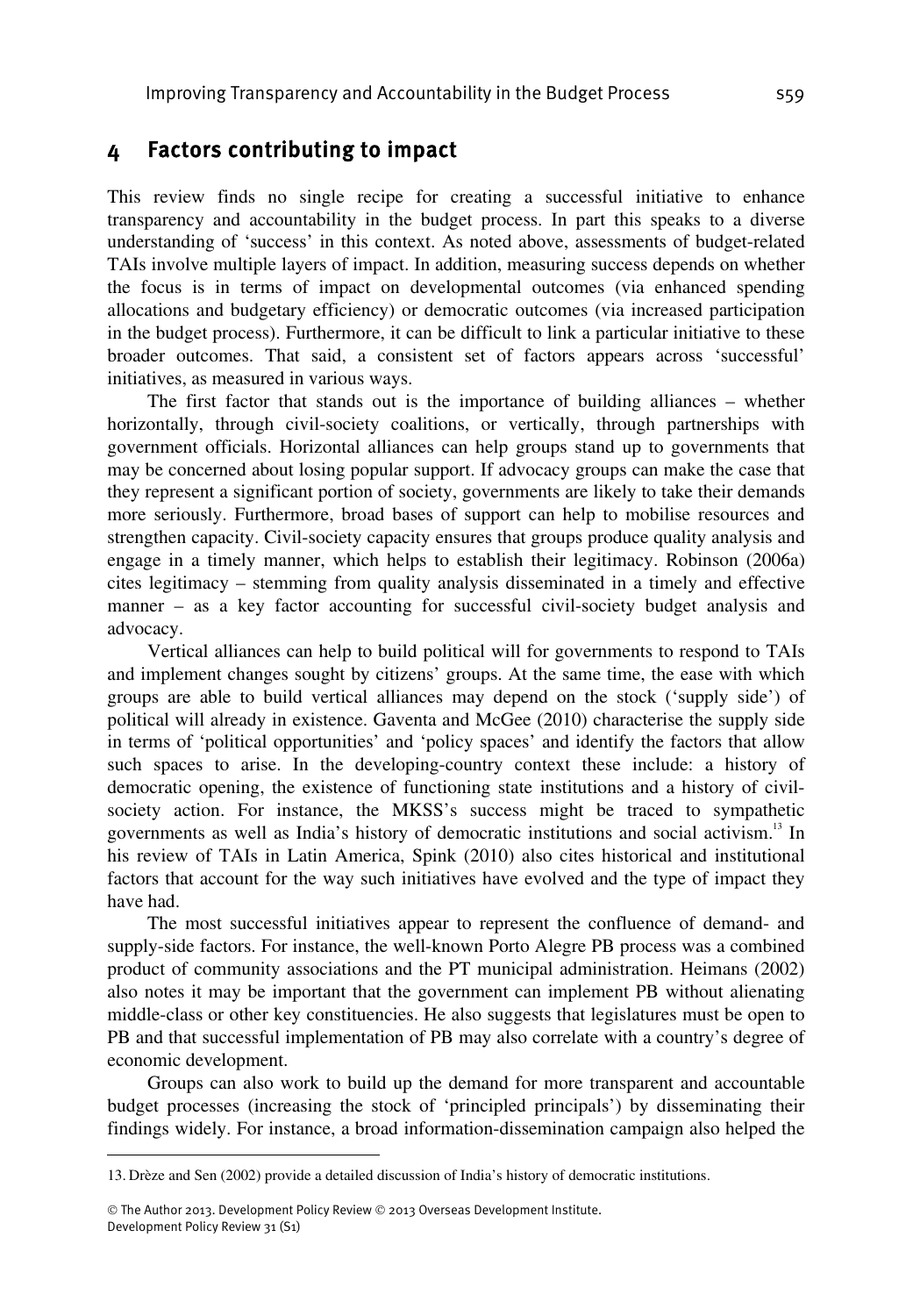South African civil-society coalition to increase access to the Child Support Grant, mentioned above. Working through the media has been another key strategy for many groups – often making use of multiple media platforms to garner attention (Malena et al., 2004: 13). Some CSOs have even employed specialist media agencies to assist them with their media strategies (Robinson, 2006b: 21; de Renzio and Shultz, 2006: 19).

Another way to understand the confluence of demand- and supply-side factors is in terms of the broader context in which budget-related TAIs take place. Groups that demonstrate an awareness of context often boast the greatest success. One way in which this awareness is reflected is in choices about the timing of interventions. For instance, involving citizens in the design and implementation of TAIs can help to ensure their sustainability (as in the case of successful PB initiatives or social audits). Pollard and Court (2005) present evidence that groups seem to have more success engaging at the formulation stage; Sundet (2008) suggests that PETS are more likely to be successful when there is a strategy in place to act on the findings of the PETS, before the survey itself is conducted. Relatedly, the degree to which an initiative is 'organic' (bottom-up and homegrown) also appears to be an important factor in determining its success. For instance, despite the attention they have received on the world stage, the MKSS and its allies in the Indian right to information movement do not accept any institutional funding (Puddephatt, 2009: 25). This contrasts with attempts by external actors to promote domestic accountability that have served to displace or weaken local initiatives (Sundet, 2011).

Another factor that seems important is formal or legal empowerment, which can protect groups taking unpopular stances, as well as help to institutionalise participation and guarantee access to relevant information. The significance of access to information is fairly self-evident: in order for citizens to analyse and monitor budgets, they need budget information. A number of case studies also suggest that the impact of budget-related TAIs is strengthened when the right to information has been codified into law. $14$ 

International support also seems to play a role, both in terms of providing groups with the resources they need to conduct successful initiatives, and enhancing political will. Indeed, Gillies' (2010) discussion of reputational norms suggests that the support of the international community has made a number of countries at least wish to appear more transparent. That said, international support is not always necessary, as the experience of MKSS and PB initiatives in Brazil have shown. Furthermore, international support can undermine legitimacy and distort the motivations of budding local movements (Sundet, 2011).

# 5 Gaps in the evidence

1

Given the emerging nature of this field of study, it is not surprising that there are a number of gaps in the literature. Below we discuss some of the gaps identified in our preliminary analysis, along with suggestions about how to fill them.

<sup>14.</sup> The efforts of the MKSS in India illustrate this most clearly. Other examples include attempts by the Mexican civil-society organisation Fundar to track resources meant to reduce maternal mortality (IBP, 2006b) and a campaign by the Civil Association for Equality and Justice (Asociación Civil por la Igualdad y la Justicia, or ACIJ) to pressure the government of Buenos Aires, Argentina, to acknowledge a legitimate unsatisfied claim related to school vacancies for initial-level education and commit to making significant policy changes (Basch, 2011). IBP (2008) compares the efforts in these three countries.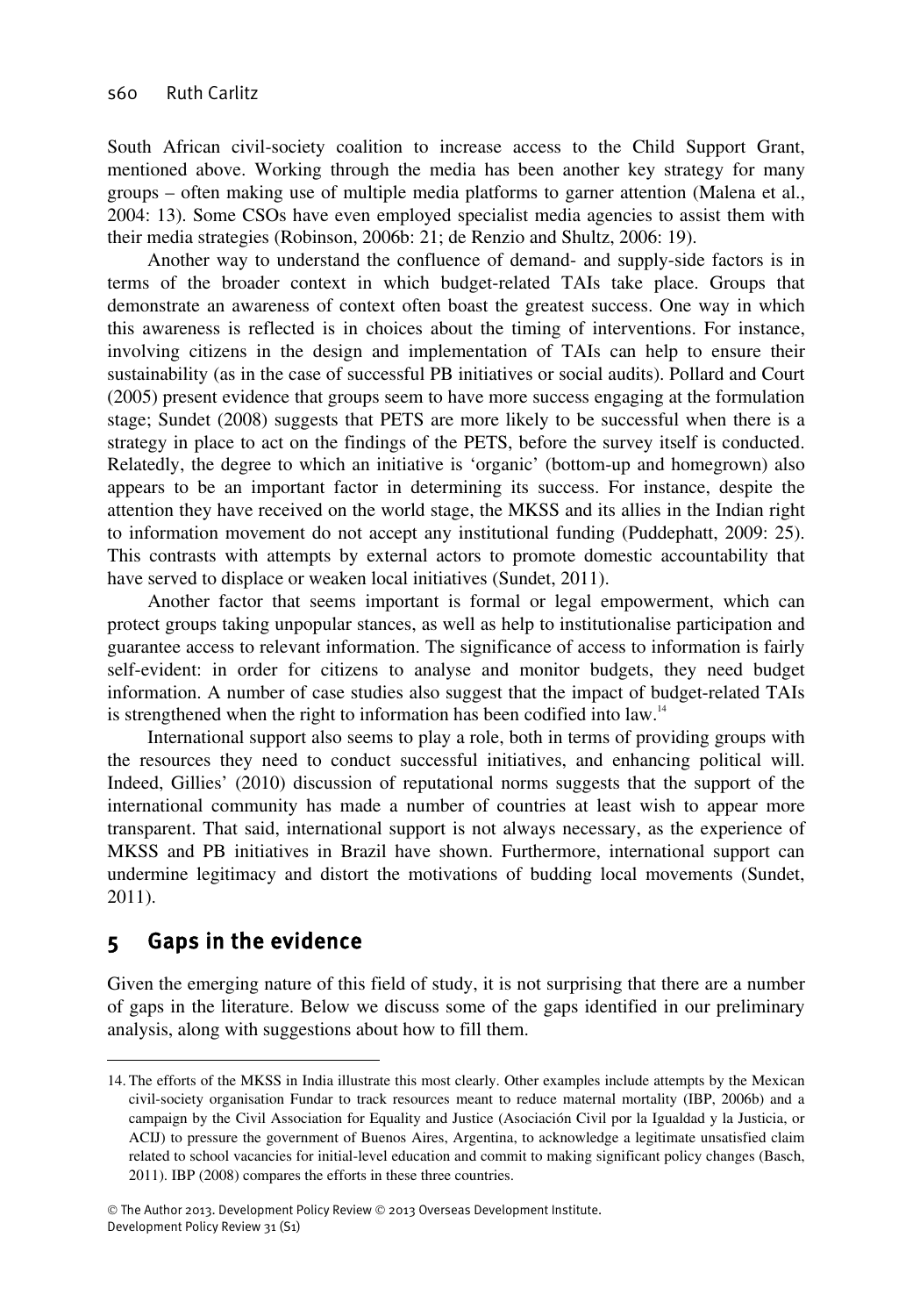As noted above, the link between transparency, accountability and longer-term development outcomes has yet to be clearly established. There are a variety of ways in which we might proceed to fill this gap. First of all, additional case studies could show exactly how citizens make use of budget information once it becomes available. There is also a need for more studies comparing successful and unsuccessful cases that share many common characteristics, in order to isolate what led to success in some cases and failure in others. IBP will contribute to this gap with a forthcoming volume on budget transparency, as well as a planned series of case studies of four IBP partners in South Africa, Mexico, Tanzania and Brazil. IBP's plans for these forthcoming studies explicitly recognise the weaknesses of previous studies, which were retrospective, included only successful cases and focused on organisations as the unit of analysis. In the light of this, the forthcoming round of case studies will be prospective and long term, with clear, *ex-ante* hypotheses; they will focus on interventions that could fail; and will examine specific initiatives and campaigns, rather than organisations. IBP has consulted with a number of experts in order to improve its case-study methodology, and has devised a rigorous framework to assess impact. While not focusing primarily on budget-related initiatives, *Twaweza* (a citizencentred organisation in East Africa) is taking a similarly prospective approach, making a concerted effort to document its successes and failures and learn from them.

The lack of time series data on accountability and transparency further constrains our ability to make meaningful comparisons across countries. The variation in accountability and transparency performance across countries may be driven largely by country-specific factors or omitted variables, which are hard to control for without time-series data. The Open Budget Index (OBI) will begin to address this issue, since it now provides observations for three points over six years. In addition, Hameed's methodology for creating a transparency index based on fiscal ROSCs can be replicated as more of these reports become available.

Various methodological innovations can help to strengthen the evidence base for the impact of budget-related TAIs. These include the identification of instrumental variables for accountability and transparency, in order to address omitted-variable bias or endogeneity problems.<sup>15</sup> Researchers could also consider a randomised control trial (RCT) approach, of the sort that has been used in evaluations of other development initiatives. Olken's (2007) study, cited above, represents one variant of this approach. At the same time, it embodies many of the concerns that have been raised about RCTs, such as a potential lack of external validity or an inability to test the precise mechanisms of interest.

There is also a clear need for more and better qualitative research to show how open budgets may empower citizens and further democratic outcomes. Even the literature on participatory budgeting and social audits tends to focus more on quantitative outcomes than on the experience of participation and the ways in which citizens use budget information that had previously been beyond their grasp. Detailed studies in the style of Goetz and Jenkins' (2001) analysis of the MKSS social-audit experience in India could help to fill this gap.

 $\overline{a}$ 

<sup>15.</sup> Instrumental-variable analysis involves the use of new variables to proxy for the explanatory variables of interest, if there is a concern that the explanatory variable of interest is correlated with the dependent variable through channels other than the one being studied, a phenomenon that is also called feedback. Instrumental variables should be chosen because they are correlated only with the explanatory variable of interest and not the dependent variable through any other channel than the relationship being studied.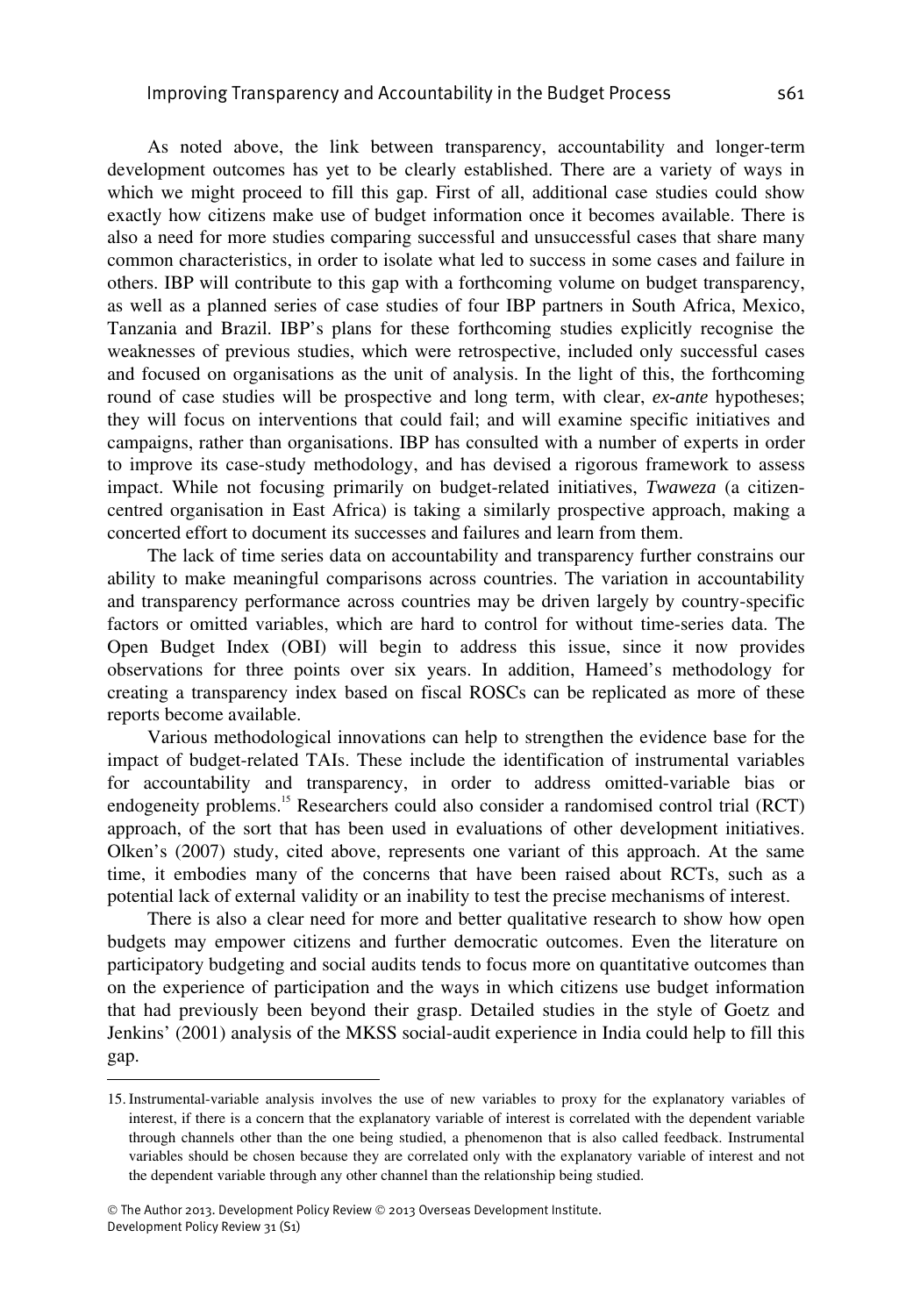1

In addition, much less attention has been paid to the revenue side of the budget process than to the expenditure side. As Bräutigam notes, 'participation focused on the social expenditure side of the budget may neglect the revenue side; this might miss opportunities to strengthen the sustainability of pro-poor spending as well as accountability' (2004: 654).<sup>16</sup> The Institute of Development Studies is addressing this with a three-country study of the political economy of taxation and its relationship to political accountability. Prichard (2009) examines Ghana's recent experience and finds that conflicts over taxation helped fuel the movement for political liberalisation. He also documents a connection between political openness and a greater willingness of citizens to accept new taxes. Prichard (2010) attempts to translate the findings of existing research into a practical agenda for action, focusing on how governments could strengthen the state-building role of taxation. As evidenced by campaigns like Publish What You Pay and the Extractive Industries Transparency Initiative, there are clear links between transparency and accountability in the budget process and improved natural-resource governance. Given the relative lack of attention to revenue in most budget-related TAIs, this might represent a particularly interesting synergy, since the campaigns mentioned above focus on naturalresource revenues.

Other potential synergies to explore include the nexus between budget-related TAI and the Freedom of Information (FOI) and Open Data movements (for more on the FOI movement, see Calland and Bentley, this volume). Beyond the case studies cited above, there has been limited work on the relationship between FOI laws and budget transparency. Preliminary analyses of Open Data initiatives (which advocate government data being made available online in such a way that it can be freely copied, shared, combined with other material or republished) suggest that end-user take-up has not been a key driver of these initiatives' design and implementation (Hogge, 2010). They also highlight the need to stimulate use of the data once they have been made available.<sup>1</sup>

Finally, there is a need to move beyond analyses that attempt to isolate particular factors accounting for the success or failure of budget-related TAIs and to look more broadly at 'what works' beyond targeted interventions. Researchers should be encouraged to conduct meta-analyses and employ outcome-mapping methodologies to tease out the interactions between various factors that create an enabling environment for successful budget-related TAIs. Such efforts would also help to open the black box of 'political will'. They could also provide insights into the politics of the budget process, which may vary dramatically from country to country, based on various historical and institutional factors.<sup>18</sup>

<sup>16.</sup> Chapter 6 of IBP's 2006 Guide to Tax Work for NGOs examines the tax work of groups in the US that work at the state level. The chapter also reviews how tax work is being adapted in developing and transitional countries. It examines the efforts of civil-society groups in Croatia, Ghana and South Africa, as well as a growing international movement around monitoring the extractive industries and fighting tax evasion.

<sup>17.</sup> Access Info Europe and the Open Knowledge Foundation (2010). This report cites the example of 'Where Does My Money Go?', created by the Open Knowledge Foundation, which gives the UK public an interactive overview of how their taxes are spent through use analysis and visualisation techniques. In the US, the Obama Administration created recovery.gov to provide easy access to data related to the Recovery Act (the US government's stimulus package passed in 2009 in response to the recession) spending and allow for the reporting of potential fraud, waste and abuse. Given the recent vintage of these initiatives, there have been limited efforts to document their impact.

<sup>18.</sup> For instance, some scholars have examined the trade-offs between 'hierarchical' and 'collegial' budgetary institutions. More hierarchical budget institutions delegate more decision-making power to the executive,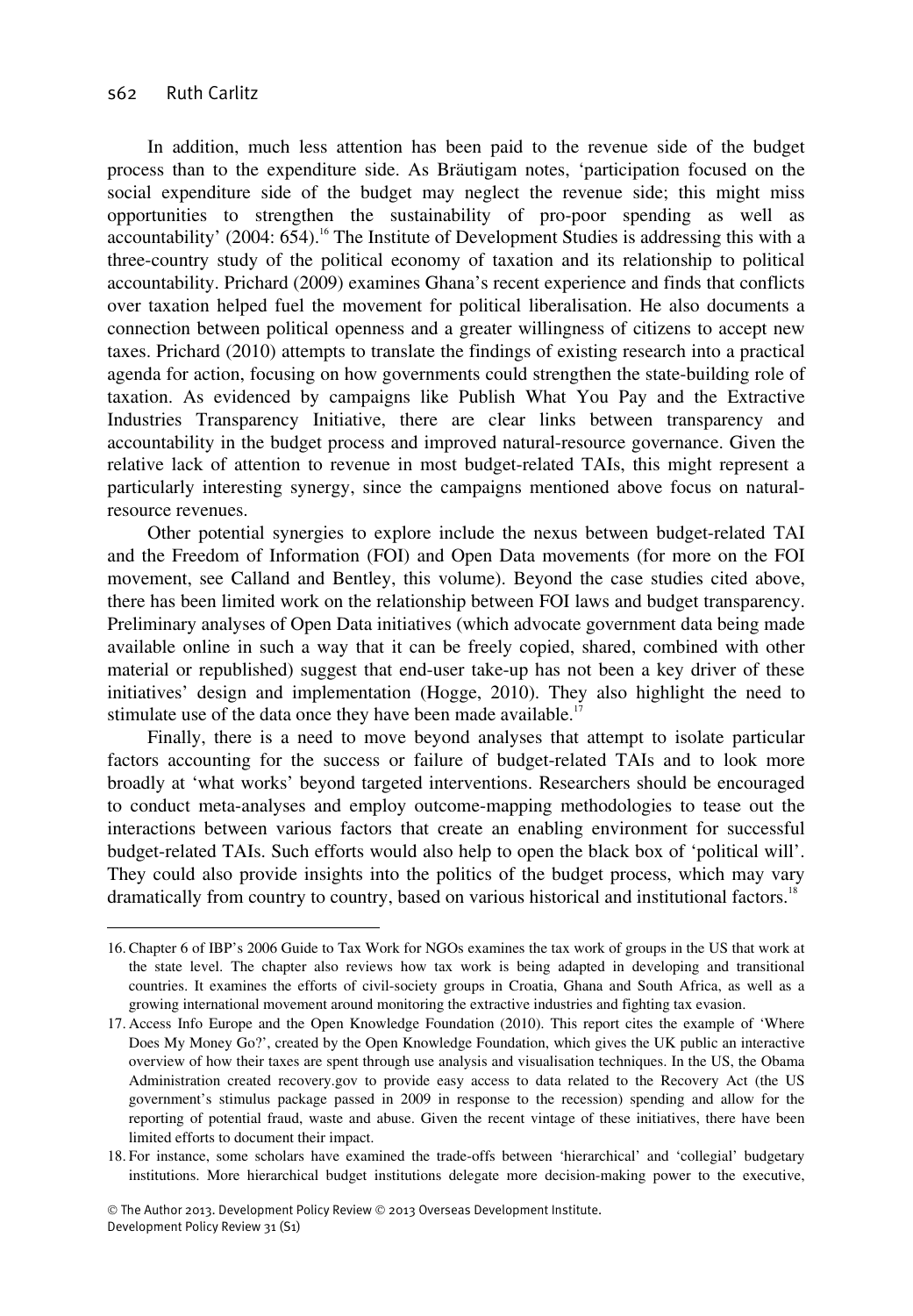## 6 Conclusion

The preceding review shows that budget-related TAIs are beginning to bear fruit. Once the exclusive domain of finance ministers and technocrats, budget processes around the world have been opened up to greater participation and scrutiny. In and of itself, this may be seen as a democratic public good. Though still limited, there is also evidence that greater openness in the budget process can have an impact on pro-poor spending and development outcomes. Participatory budgeting initiatives and social audits can boast the most dramatic results. These include not only shifting allocations in public funds, but also greater access to public sanitation, paved roads and land grants.

This review also illustrates the need for more rigorous research to draw firm conclusions about the impact and effectiveness of budget-related TAIs. Many of the assumptions that underlie donor support for such initiatives have yet to be proved satisfactorily. In particular, the major issue of the link between enhanced access to budget information and improved government accountability stands on rather shaky ground. In addition, other than some of the studies of participatory budgeting, few if any studies have demonstrated how enhanced transparency and accountability in the budget process might have an impact on people's well-being. This speaks to the need to ground budget-related TAIs in clearly defined theories of change.

This latter point reflects the fact that budget transparency and accountability alone will not solve the most pressing democratic and developmental challenges. Rather, efforts to promote budget transparency and accountability should be considered in concert with some of the other areas considered in this volume. Social audits highlight the link between budget-related and service-delivery TAIs. Campaigns such as the OBI place budget transparency in the broader context of initiatives to secure freedom of information. Many of the issues discussed in this article are also relevant to efforts to improve transparency and accountability in the natural-resource sector. On the flip side, natural-resource revenue transparency initiatives can also inform broader revenue transparency efforts. Finally, in the context of general budget support, budget transparency is increasingly important to facilitate aid transparency and accountability. Greater transparency around the timing and magnitude of aid disbursements can also help recipient governments make their own budget processes more predictable and open.

At the same time, evidence of the impact and effectiveness of budget-related initiatives also helps to make a case for TAIs in these other arenas. Access to budget information and budget processes clearly has the potential to empower citizens and make their governments respond in ways that may improve their lives. As budget-related TAIs multiply around the world, development practitioners and researchers should keep a close watch, documenting the experiences of individual initiatives and mapping out the broader impact of this work.

> *first submitted October 2011 final revision accepted December 2012*

© The Author 2013. Development Policy Review © 2013 Overseas Development Institute. Development Policy Review 31 (S1)

which may facilitate greater fiscal discipline, but perhaps less direct accountability to the needs of citizens. On the other hand, more collegial institutions devolve decision-making authority to multiple players (e.g. cabinet ministers), and thus may be more accountable.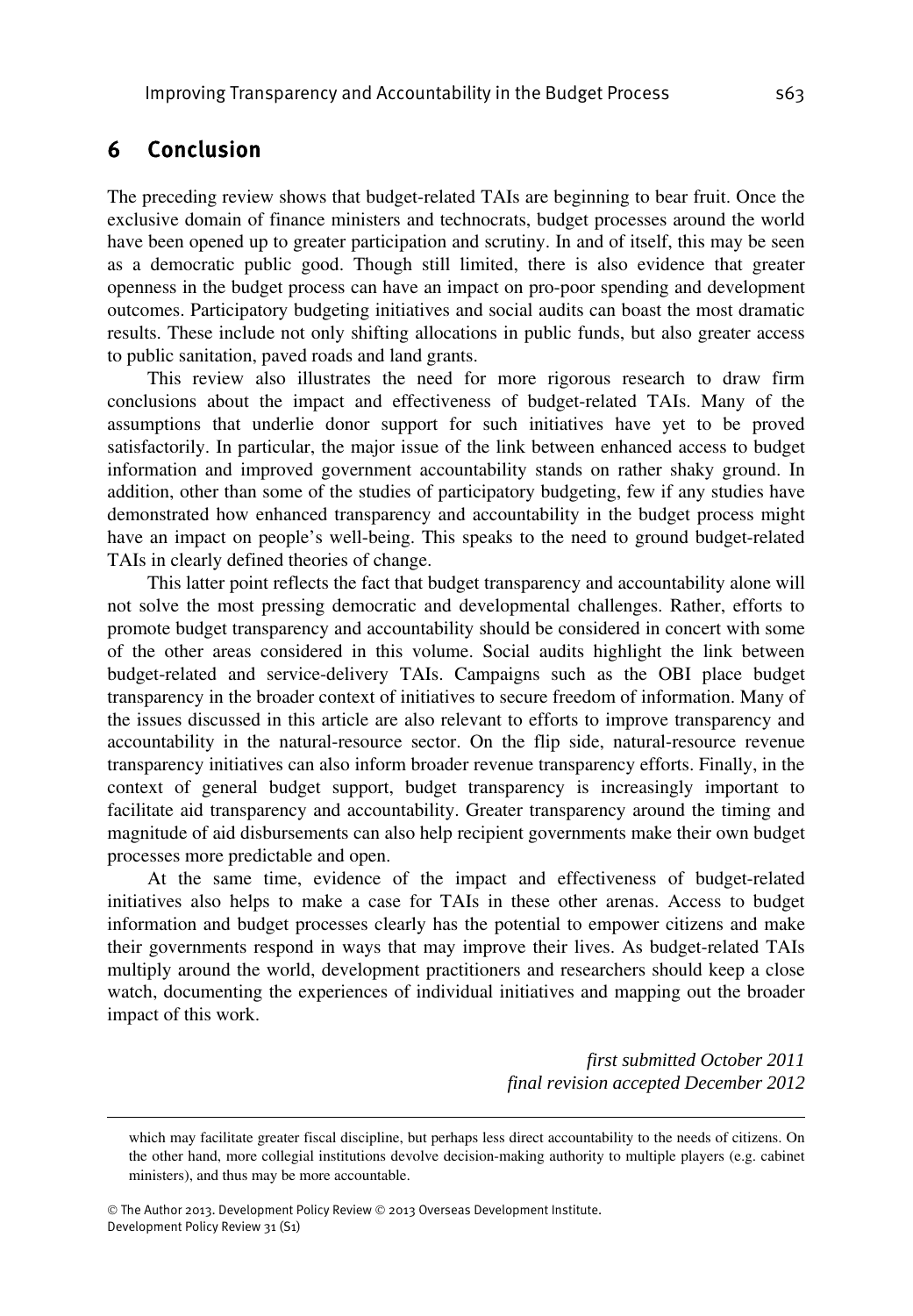#### References

- Ackerman, J. (2004) 'Co-Governance for Accountability: Beyond "Exit" and "Voice",' *World Development* 32 (3): 447–63.
- Access Info Europe and the Open Knowledge Foundation (2010) 'Beyond Access: Open government data and the right to (re)use public information'. Madrid: Access Info Europe http://www.access-info.org/documents/Access\_Docs/Advancing/Beyond\_Acc ess 7 January 2011 web.pdf (accessed October 2011).
- Basch, F. (2011) *Children's Right to Early Education in the City of Buenos Aires: A Case Study on ACIJ's Class Action*. From Analysis to Impact: Partnership Initiative Case Studies Series, Study No. 5. Washington, DC: International Budget Partnership, August.
- Benito, B. and Bastida, F. (2009) 'Budget Transparency, Fiscal Performance, and Political Turnout: An International Approach,' *Public Administration Review* 69(3): 403-17.
- Besley, Timothy (2007) *Principled Agents?: The political economy of good government*. Oxford: Oxford University Press.
- Bosworth, J. (2005) *Citizens, Accountability and Public Expenditure: A Rapid Review of DFID Support*. Working Paper 17. London: Department for International Development.
- Bräutigam, D. (2004) 'The People's Budget? Politics, participation and pro-poor policy,' *Development Policy Review* 22(6): 653-68.
- Budlender, D. and Hewitt, G. (2003) *Engendering Budgets: A practitioners' guide to understanding and implementing gender-responsive budgets*. London: Commonwealth Secretariat.
- Canagarajah, S. and Ye, X. (2001) *Public Health and Education Spending in Ghana in 1992-98: Issues of equity and efficiency*. Policy Research Working Paper 2579. Washington, DC: World Bank.
- Castro-Leal, F.; Dayton, J.; Demery, L. and Mehra, K. (2000) 'Public Spending on Health Care in Africa: Do the poor benefit?' *Bulletin of the World Health Organization* 78(1): 66-74.
- Dabla-Norris, E.; Allen, R.; Zanna, L.; Prakash, T.; Kvintradze, E.; Lledo, V.; Yackovlev, I. and Gollwitzer, S. (2010) *Budget Institutions and Fiscal Performance in Low-Income Countries*. IMF Working Paper 10/80. Washington, DC: International Monetary Fund.
- de Renzio, P. and Shultz, J. (2006) *Budget Work and Democracy Building: The case of IBASE in Brazil*. Washington, DC: International Budget Partnership.
- Devas, N. and Grant, U. (2003) 'Local Government Decision-making Citizen Participation and Local Accountability: Some evidence from Kenya and Uganda,' *Public Administration and Development* 23(4): 307-16.
- Drèze, J. and Sen, A. (2002) 'Democratic Practice and Social Inequality in India,' *Journal of Asian and African Studies* 37(2): 6-37.
- Filmer, D. and Pritchett, L. (1999) 'The Impact of Public Spending on Health: Does money matter?' *Social Science and Medicine* 49(10): 1309-23.
- Foster, M.; Adrian, F.; Felix, N. and Tim, C. (2002) *How, When and Why Does Poverty Get Budget Priority: Poverty reduction strategy and public expenditure in five African countries*. Working Paper 168. London: Overseas Development Institute.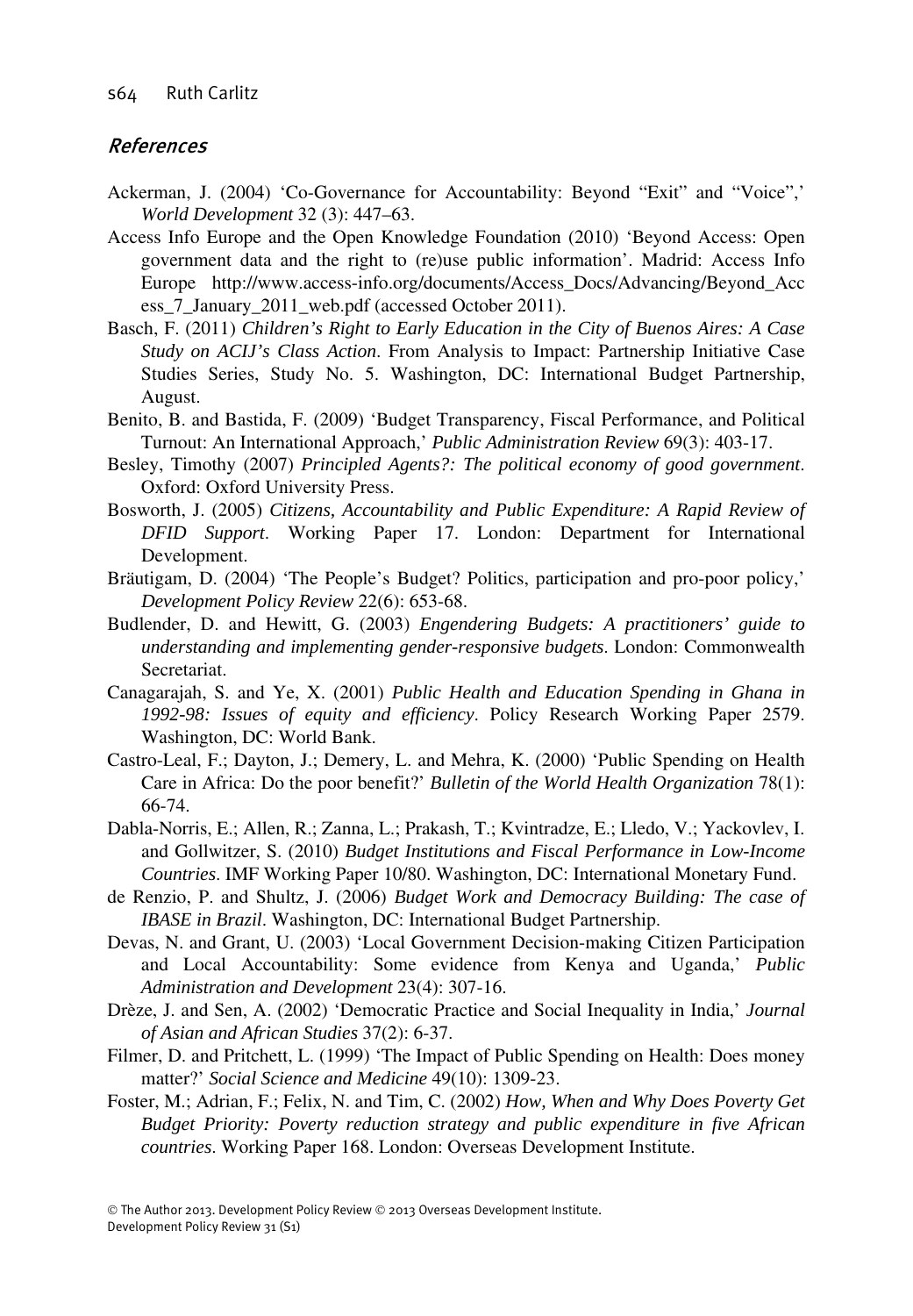- Gaventa, J. and McGee, R. (eds) (2010) *Citizen Action and National Policy Reform: Making change happen*. London: Zed Books.
- Gillies, A. (2010) 'Reputational Concerns and the Emergence of Oil Sector Transparency as an International Norm,' *International Studies Quarterly* 54: 103–26.
- Glennerster, R. and Shin, Y. (2008) 'Does Transparency Pay?' *IMF Staff Papers* 55(1): 183-209.
- Goetz, A. and Jenkins, R. (2005) *Reinventing Accountability.* New York: Palgrave Macmillan.
- Goetz, A. and Jenkins, R. (2001) 'Hybrid Forms of Accountability: Citizen engagement in institutions of public-sector oversight in India,' *Public Management Review* 3(3): 363– 83.
- Goldfrank, B. (2006) 'Lessons from Latin American Experience in Participatory Budgeting', Presentation at the Latin American Studies Association Meeting, San Juan, Puerto Rico, March.
- Gollwitzer, S. (2010) 'Budget Institutions and Fiscal Performance in Africa,' *Journal of African Economies* 20(1): 111–52.
- Gupta, S., Verhoeven, M. and Tiongson, E. R. (2002) 'The Effectiveness of Government Spending on Education and Health Care in Developing and Transition Economies,' *European Journal of Political Economy* 18(4): 717-37.
- Hameed, F. (2010) 'Budget Transparency and Financial Markets'. Unpublished paper. Washington, DC: International Budget Partnership.
- Hameed, F. (2005) *Fiscal Transparency and Economic Outcomes*. Working Paper 05/225. Washington, DC: International Monetary Fund.
- Heimans, J. (2002) *Strengthening Participation in Public Expenditure Management: Policy recommendations for key stakeholders*. OECD Development Centre Policy Brief 22. Paris: Organisation for Economic Cooperation and Development.
- Hogge, B. (2010) *Open Data Study*. London: Transparency and Accountability Initiative.
- Hubbard, P. (2007) *Putting the Power of Transparency in Context: Information's role in reducing corruption in Uganda's education sector*. Working Paper 136. Washington, DC: Center for Global Development.
- International Budget Partnership (2010a) *Earthquake Reconstruction in Pakistan: The case of the Omar Asghar Khan Development Foundation's campaign*. Partnership Initiative Case Studies Series. Washington, DC: IBP.
- International Budget Partnership (2010b) *South Africa: Civil society uses budget analysis and advocacy to improve the lives of poor children*. Partnership Initiative Case Studies Series. Washington, DC: IBP.
- International Budget Partnership (2008) 'Our Money, Our Responsibility: A citizens' guide to monitoring government expenditures'. Washington, DC: IBP. http:// internationalbudget.org/library/publications/guides/our-money-our-responsibility/ (accessed October 2011).
- International Budget Partnership (2006a) 'A Guide to Tax Work for NGOs'. Washington, DC: IBP. http://www.internationalbudget.org/library/publications/index.cfm?fa=view &id=3522 (accessed October 2011).
- International Budget Partnership (2006b) 'Opening Budgets in Mexico Helps Open Care Options for New Mothers'. Washington, DC: IBP. http://internationalbudget.org/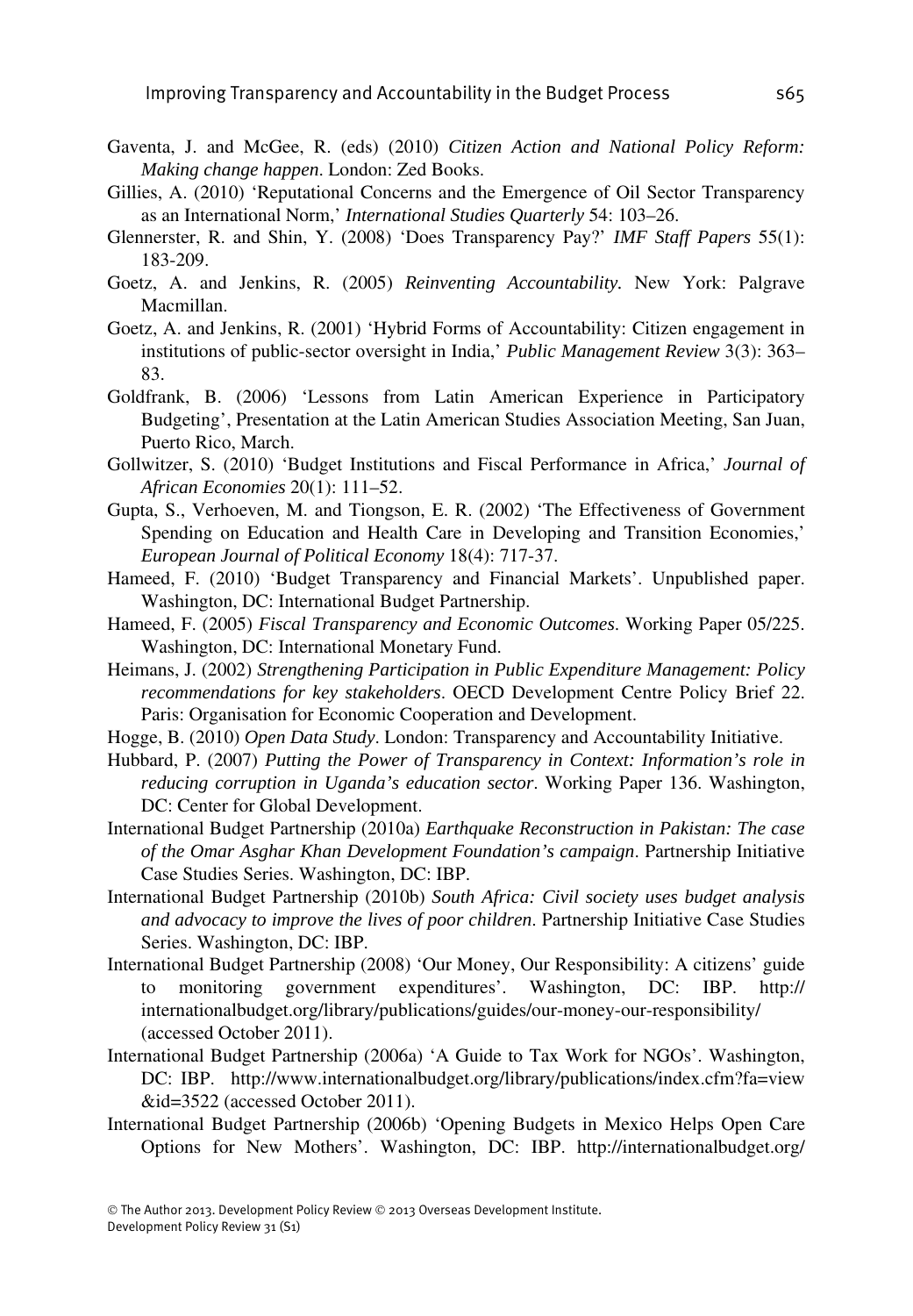publications/opening-budgets-in-mexico-helps-open-care-options-for-new-mothers/ (accessed July 2012)

- Islam, R. (2003) *Do More Transparent Governments Govern Better?*. Policy Research Working Paper 3077. Washington, DC: World Bank.
- Kaufmann, D. and Bellver, A. (2005) *Transparenting Transparency: Initial empirics and policy applications*. World Bank Institute Working Paper. Washington, DC: World Bank.
- Kolstad, I. and Wiig, A. (2009) 'Is Transparency the Key to Reducing Corruption in Resource-Rich Countries?' *World Development* 37(3): 521-32.
- Malena, C, Forster, R. and Singh, J. (2004) *Social Accountability: An Introduction to the Concept and Emerging Practice*. Washington, DC: World Bank.
- Norton, A. and Elson, D. (2002) *What's Behind the Budget? Politics, rights and accountability in the budget process*. London: Overseas Development Institute, Centre for Aid and Public Expenditure.
- Olken, B. (2007) 'Monitoring Corruption: Evidence from a field experiment in Indonesia,' *Journal of Political Economy* 115(2): 200-49.
- Persson, A, Rothstein, B. and Teorell, J. (2010) *The Failure of Anti-Corruption Policies: A theoretical mischaracterization of the problem*. QoG Working Paper Series 2010:19. Gothenburg: University of Gothenburg.
- Philipps, L. and Stewart, M. (2009) 'Fiscal Transparency: Global Norms, Domestic Laws, and the Politics of Budgets,' *Brooklyn Journal of International Law* 34 (3): 797-860.
- Pollard, A. and Court, J. (2005) *How Civil Society Organizations Use Evidence to Influence Policy Processes: A literature review*. Working Paper 249. London: Overseas Development Institute.
- Prat, A. (2005) 'The Wrong Kind of Transparency,' *American Economic Review* 95(3): 862–77.
- Prichard, W. (2010) *Taxation and State Building: Towards a governance focused tax reform agenda*. IDS Working Paper 341. Brighton: Institute of Development Studies.
- Prichard, W. (2009) *The Politics of Taxation and Implications for Accountability in Ghana 1981-2008*'. IDS Working Paper 330. Brighton: Institute of Development Studies.
- Puddephatt, A. (2009) *Exploring the Role of Civil Society in the Formulation and Adoption of Access to Information Laws: The cases of Bulgaria, India, Mexico, South Africa, and the United Kingdom*. World Bank Institute Access to Information Working Paper Series. Washington, DC: World Bank.
- Robinson, M. (2006a) *Budget Analysis and Policy Advocacy: The role of non-governmental public action*. IDS Working Paper 279. Brighton: Institute of Development Studies.
- Robinson, M. (2006b) *Democratizing the Budget: Fundar's Budget Analysis and Advocacy Initiatives in Mexico*. Washington, DC: IBP.
- Rocha Menocal, A. and Sharma, B. (2008) *Joint Evaluation of Citizen's Voice and Accountability Report*. London: Department for International Development.
- Sarangi, P. (2012) 'Can the Right to Information Help?' *Journal of Democracy* 23(1): 149- 54.
- Schneider, A. and Goldfrank, B. (2002) *Budgets and Ballots in Brazil: Participatory budgeting from the city to the state*. IDS Working Paper 149. Brighton: Institute of Development Studies.